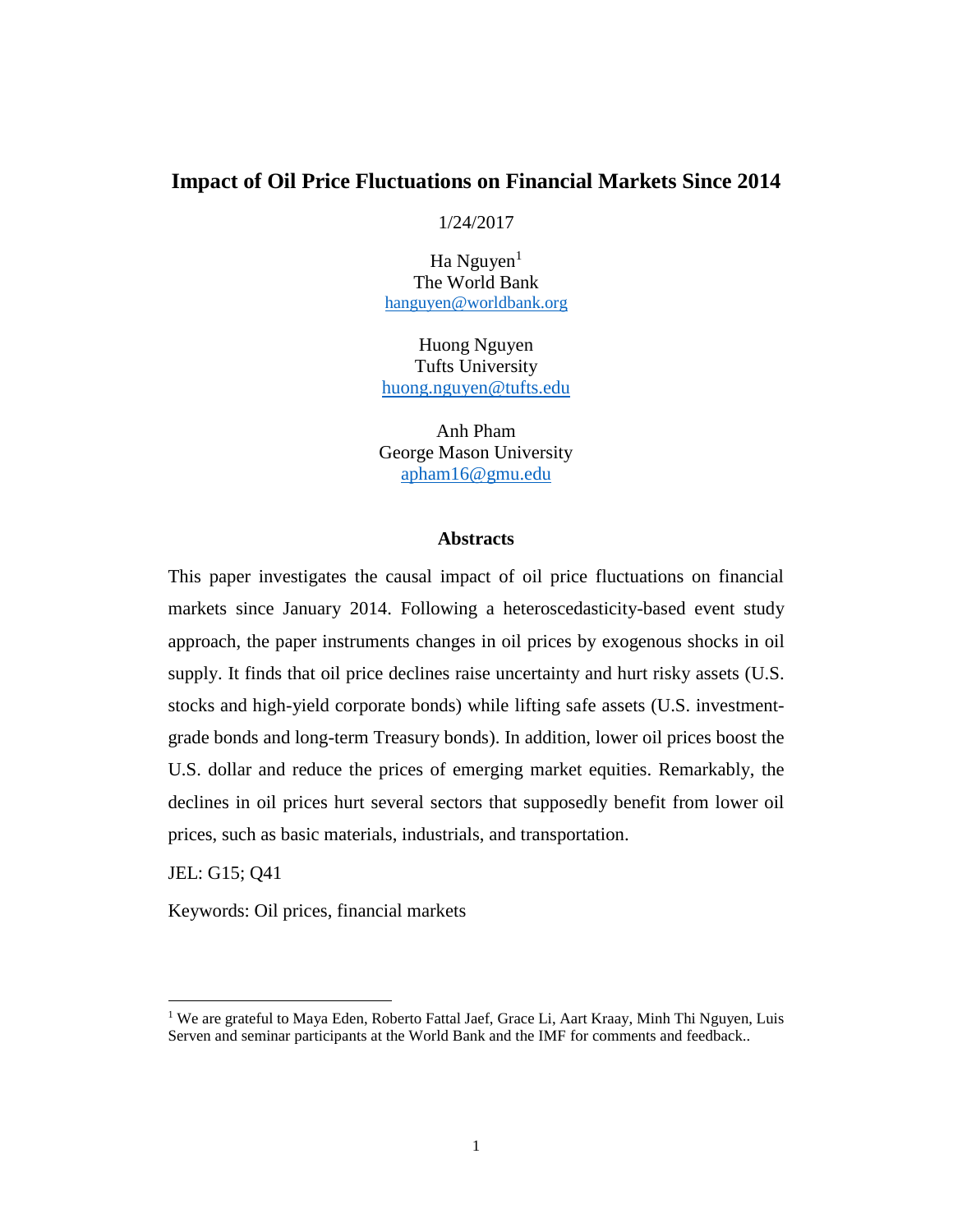# Contents

| I.  |                                                                     |  |
|-----|---------------------------------------------------------------------|--|
| II. |                                                                     |  |
|     |                                                                     |  |
|     |                                                                     |  |
|     | Table 2.2: Tests of differences in variance of oil price changes 12 |  |
| Ш.  |                                                                     |  |
|     |                                                                     |  |
| IV. |                                                                     |  |
|     |                                                                     |  |
|     |                                                                     |  |
|     |                                                                     |  |
|     |                                                                     |  |
|     |                                                                     |  |
|     |                                                                     |  |
|     |                                                                     |  |
| V.  |                                                                     |  |
|     |                                                                     |  |
|     |                                                                     |  |
|     |                                                                     |  |
|     |                                                                     |  |
|     |                                                                     |  |
|     |                                                                     |  |
|     |                                                                     |  |
|     |                                                                     |  |
|     |                                                                     |  |
|     |                                                                     |  |
|     |                                                                     |  |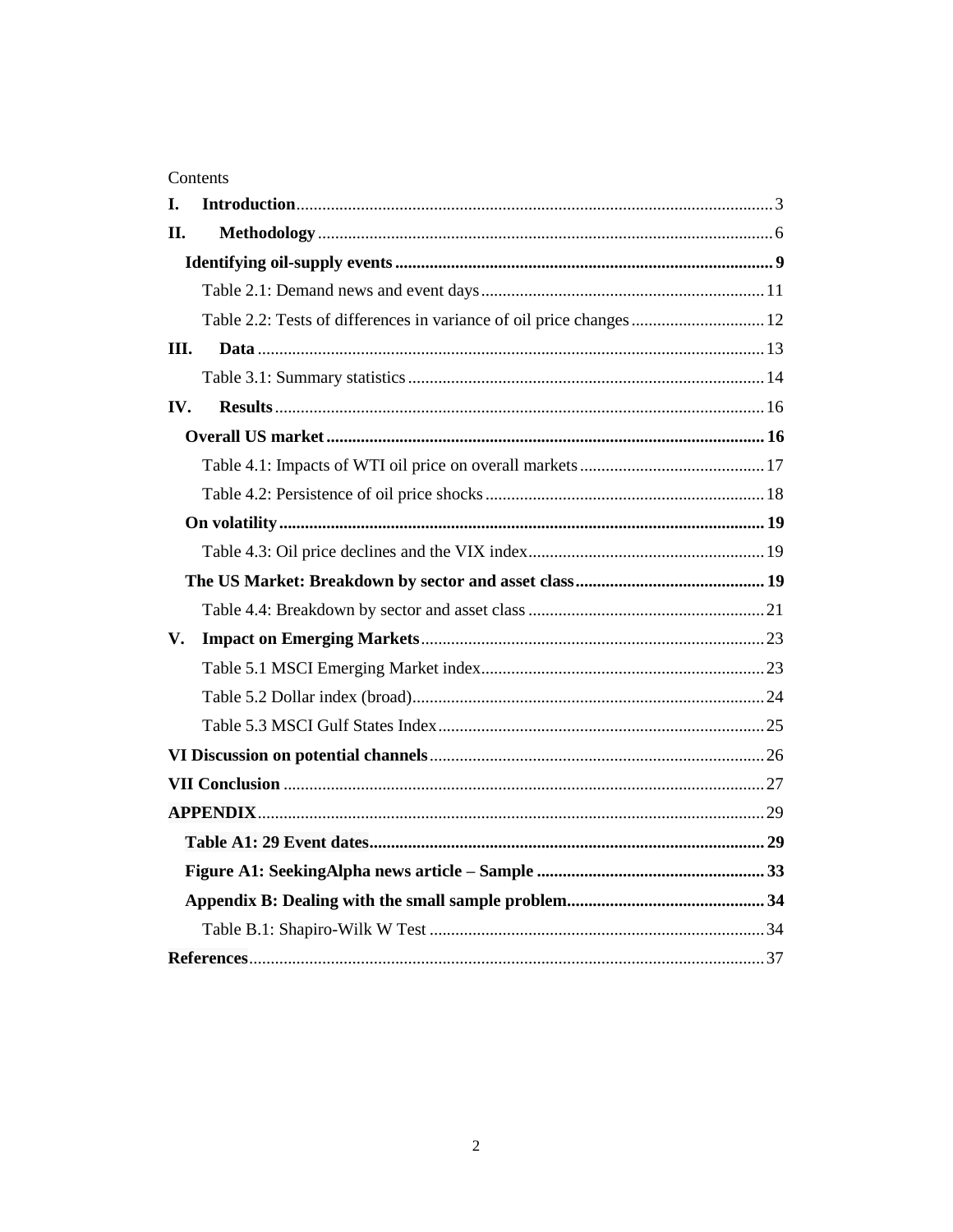## **I. Introduction**

<span id="page-2-0"></span>Recent developments in the oil market are nothing short of spectacular. The West Texas Intermediate (WTI) oil price has fallen from over \$100 per barrel in mid-2014 to around \$30 per barrel in February 2016. Since then, it has recovered to around \$50 a barrel as of December 2016 (Figure 1). No one knows if we have seen the bottom of oil prices, or this recovery is only temporary.



Figure 1.1: WTI oil price Source: Bloomberg

A concerning observation in financial markets is that recently, stock prices and oil price tend to rise and fall together. Conventional wisdom suggests that a cheaper oil price benefits oil-importing economies, such as the U.S., because of lower production costs for industries and lower fuel costs for households. However, lower oil prices could hurt the oil and gas sector and transmit to financial markets, which could then propagate damages to the real economy via finance-macro linkages (Kiyotaki and Moore, 1997; Bernanke et al, 1999). Thus, it is possible for the negative effects of lower oil prices to outweigh their benefits. Indeed, many policy makers are concerned about potential systemic risk that the recent declines in oil prices may cause (for example, see IMF, 2015 and Bernanke, 2016).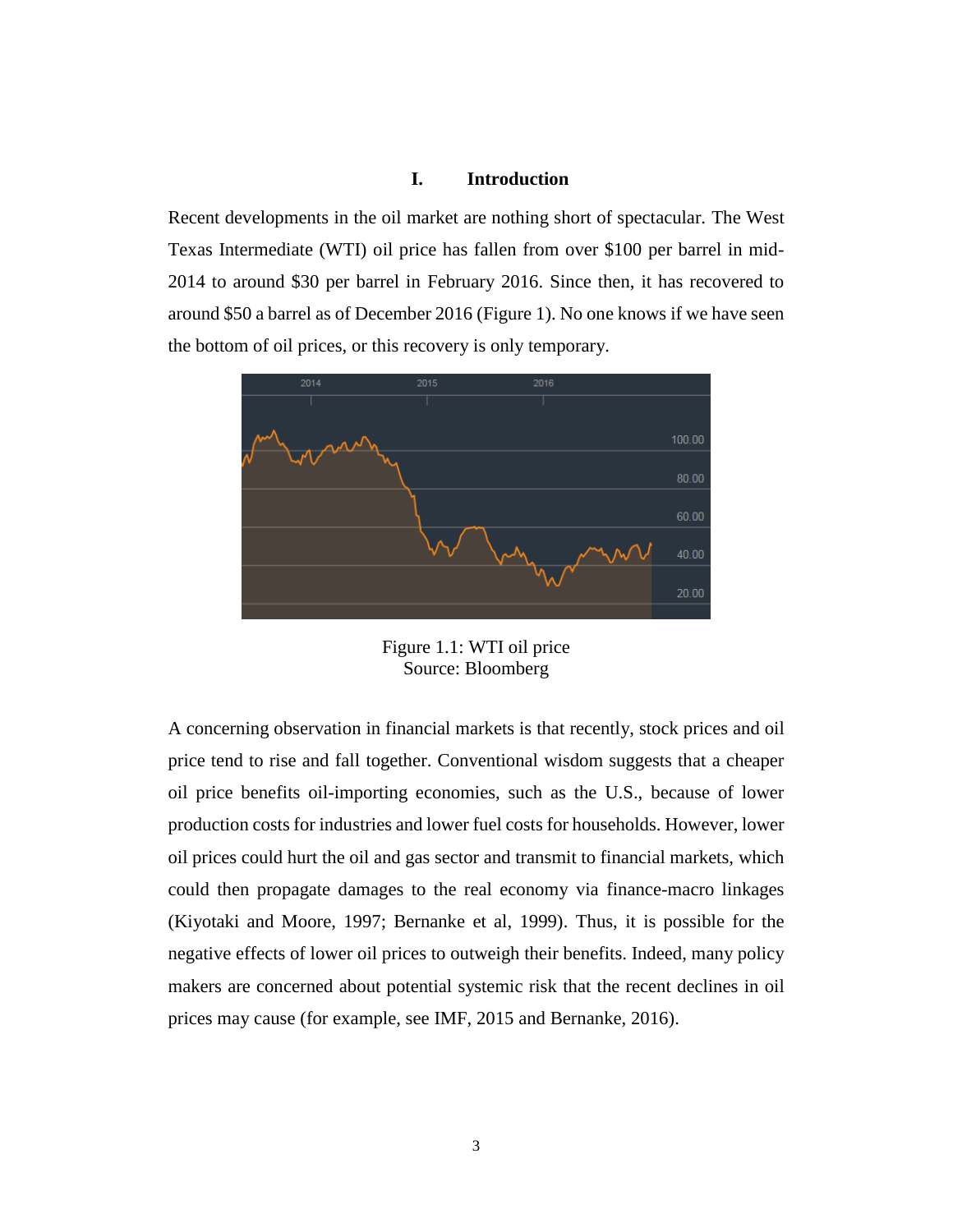In this paper, we investigate the causal impact of oil price fluctuations on U.S. and international financial markets from January 2014 until October 2016. Quantifying the causal impacts of oil prices on the financial markets is not straightforward. We do not know if oil prices affect stock prices, stock prices affect oil prices, or both are driven by a third factor such as the expectation about future economic growth. To overcome the issue of endogeneity, we use a heteroscedasticity-based event study approach, following Rigobon (2003) and Rigobon and Sack (2004). Specifically, we instrument for changes in oil prices with exogenous shocks that mainly affect oil supply. The window for our event study is one day. The detailed description of the events is discussed in section II.

There are three main findings. First, for the U.S. financial markets, we find that a lower WTI oil price hurts risky assets (stocks and high-yield bonds), lifts safe assets (investment grade bonds and long term Treasury bonds), and raises the market's future volatility (the VIX index). A 10% decline in the WTI oil price lowers the U.S. stock market index by about 1.2% and high-yield corporate bonds by 0.41%. The same decline raises investment-grade bonds by 0.31%, long-term Treasury bonds by 1.2%, and the VIX index by 9.1%. Second, a 10% decrease in oil price boosts the value of the U.S. dollar by 0.41% and hurts equity markets in emerging countries by 1.32%. Third, we examine the impact of oil price fluctuations on different sectors. As expected, lower oil prices adversely affect the energy sector. Remarkably, the declines in oil prices hurt basic materials, transport and industrials, sectors that supposedly benefit from lower oil prices.

Our paper complements the empirical literature on the impact of oil prices on financial markets and on oil-exporting countries. The existing literature finds either a *positive*<sup>2</sup> or a non-significant impact of oil price declines on advanced countries'

 2 Jones and Kaul, 1996; Sadorsky, 1999.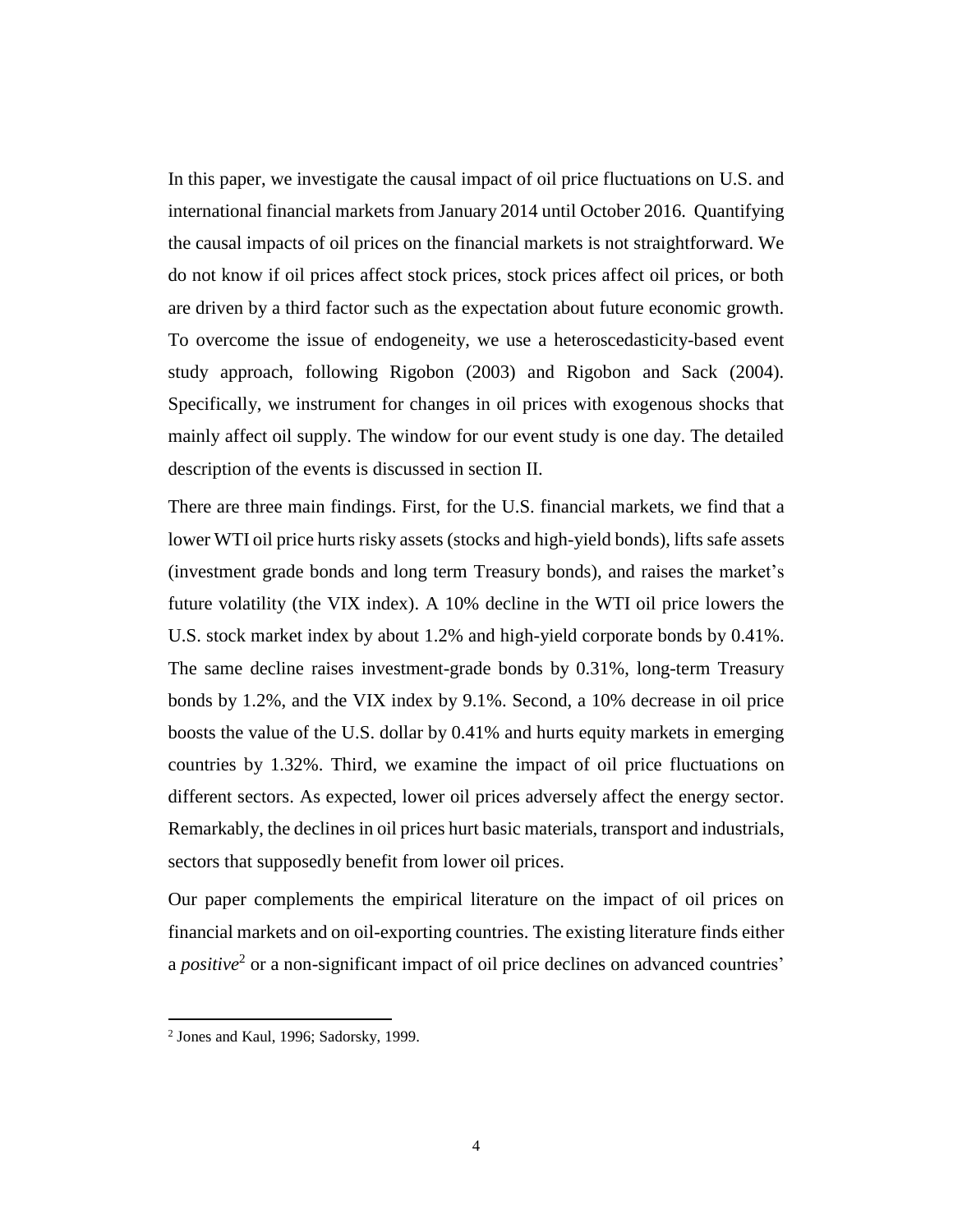stock markets. <sup>3</sup> Additionally, some studies find that oil price declines hurt the oil and gas sector and oil exporting countries. <sup>4</sup> The vast majority of the empirical literature uses different VAR frameworks with various identification assumptions.

Our study's contribution is twofold. First, instead of using the traditional VAR approach, we use a heteroscedasticity-based event study approach, developed by Rigobon (2003). This event-study approach helps mitigate the concern about omitted variables and reverse causality. Second, we examine the recent episode of oil's steep decline (January 2014 to October 2016). We find that the declines in oil prices during this period have systemic negative impacts on financial markets, a finding not seen in the existing literature.

The rest of the paper is organized as follows: section II explains the identification strategy and oil-supply events. Section III describes data sources. Section IV presents the results for the U.S. financial market. Section V presents the results for emerging markets. Section VI discusses potential channels of the transmission. Section VII concludes.

<sup>&</sup>lt;sup>3</sup> Hammoudeh et al. (2004) find none of the daily oil industry stock indices can explain the daily future movements of the New York Mercantile Exchange (NYMEX) futures prices. Kilian and Park (2009) find that oil supply shocks have no significant effect on the U.S. stock market. Apergis and Miller (2009) find that international stock market returns do not respond significantly to oil price shocks. Kilian (2009) decomposes shocks to oil prices to oil supply shocks, global demand shocks and crude oil specific demand shocks. He finds that the surge in oil prices between 2003-2007 was caused by global demand shocks and hence did not cause a major recession in the U.S.

<sup>4</sup> Park and Ratti (2008) find that while oil price increases have a negative impact on stock returns in the US and in 12 European countries, they have positive impacts on the stock market in Norway, an oil-exporting country. Boyer and Filion (2007) show that increases in the price of oil affect the stock returns of Canadian oil and gas companies positively. El-Sharif et al. (2005) reach a similar conclusion for oil and gas returns in the UK.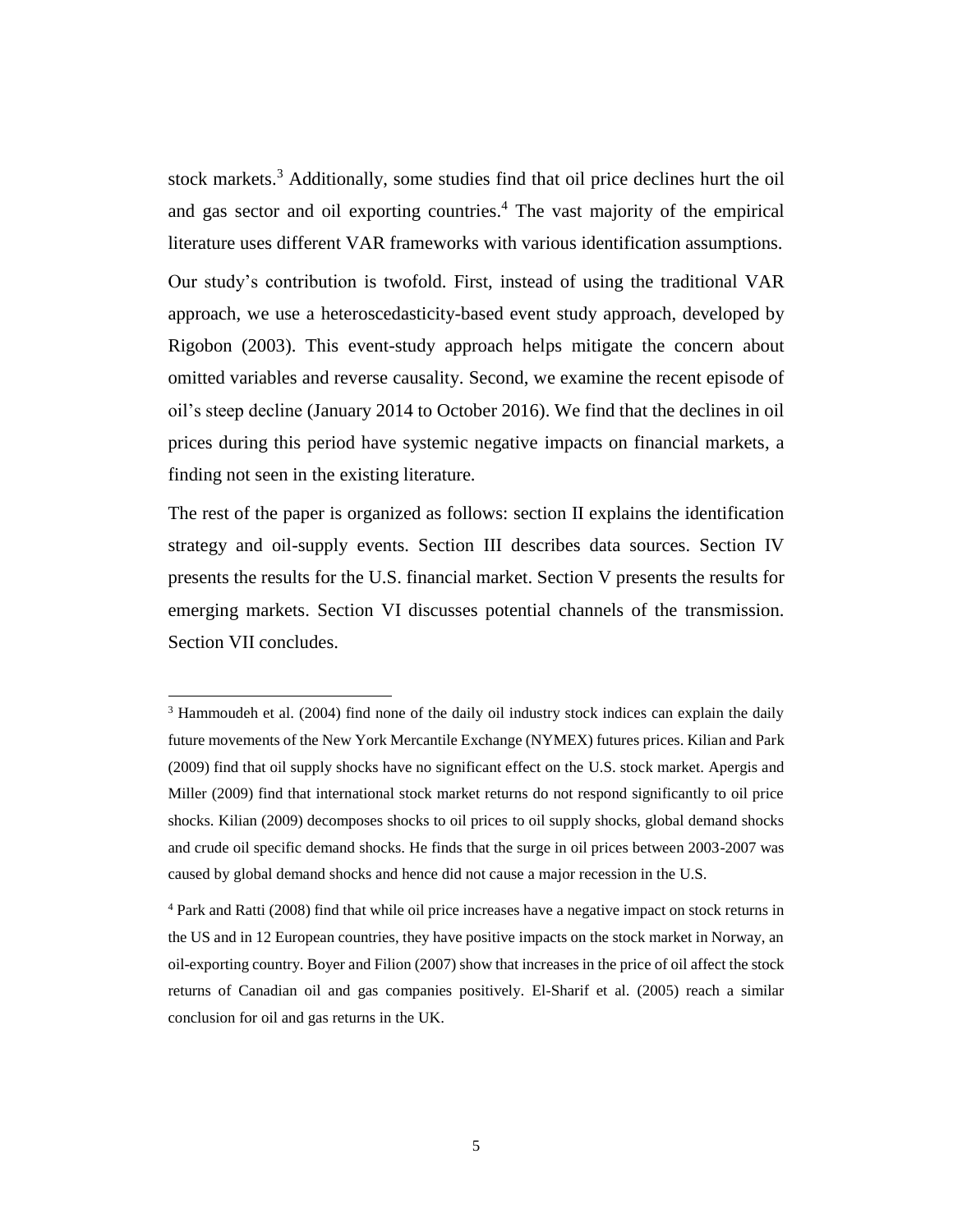## **II. Methodology**

<span id="page-5-0"></span>We identify the effect of changes in oil prices on prices of various asset classes through a heteroscedasticity-based identification strategy, following Rigobon (2003) as well as Rigobon and Sack (2004). Consider the following system of equations:

$$
\Delta p_t = \gamma \Delta s_t + \beta z_t + \varepsilon_t \tag{1}
$$
\n
$$
\Delta s_t = \alpha \Delta p_t + \delta z_t + \mu_t \tag{2}
$$

where  $\Delta p_t$  is the change in oil prices,  $\Delta s_t$  the change in asset price, and  $z_t$  a set of common factors that could affect both oil prices and stock prices (such as interest rates, news about global growth or other demand-side factors).  $\varepsilon_t$  represents oil shocks that only directly affect oil prices.  $\varepsilon_t$  captures events that affect oil supply, such as a North Sea storm that forces oil firms to evacuate platforms. Similarly,  $\mu_t$ are the idiosyncratic shocks that only directly affect stock prices. Our goal is to estimate the value of  $\alpha$ : the causal impacts of changes in oil prices on changes in stock prices. Note that in this framework, the effects of oil price increases or decreases are symmetric.

We divide the days in our sample into two types of days, event (*E*) and non-event (*N*) days. We identify 28 days between 01/01/2014 to 10/15/2016 with important announcements and developments about oil supply as event days. A useful feature of the approach is that it does not require the complete absence of common shocks during event days. This strategy instead relies on the identifying assumption that the variances of the common shocks  $z_t$  and financial shocks  $\mu_t$  are the same on non-event days and event days, whereas the variance of oil supply shocks  $\varepsilon_t$  is higher on event days than non-event days:

$$
\sigma_{z,E}^2 = \sigma_{z,N}^2 \qquad (3)
$$
  
\n
$$
\sigma_{\mu,E}^2 = \sigma_{\mu,N}^2 \qquad (4)
$$
  
\n
$$
\sigma_{\varepsilon,E}^2 > \sigma_{\varepsilon,N}^2 \qquad (5)
$$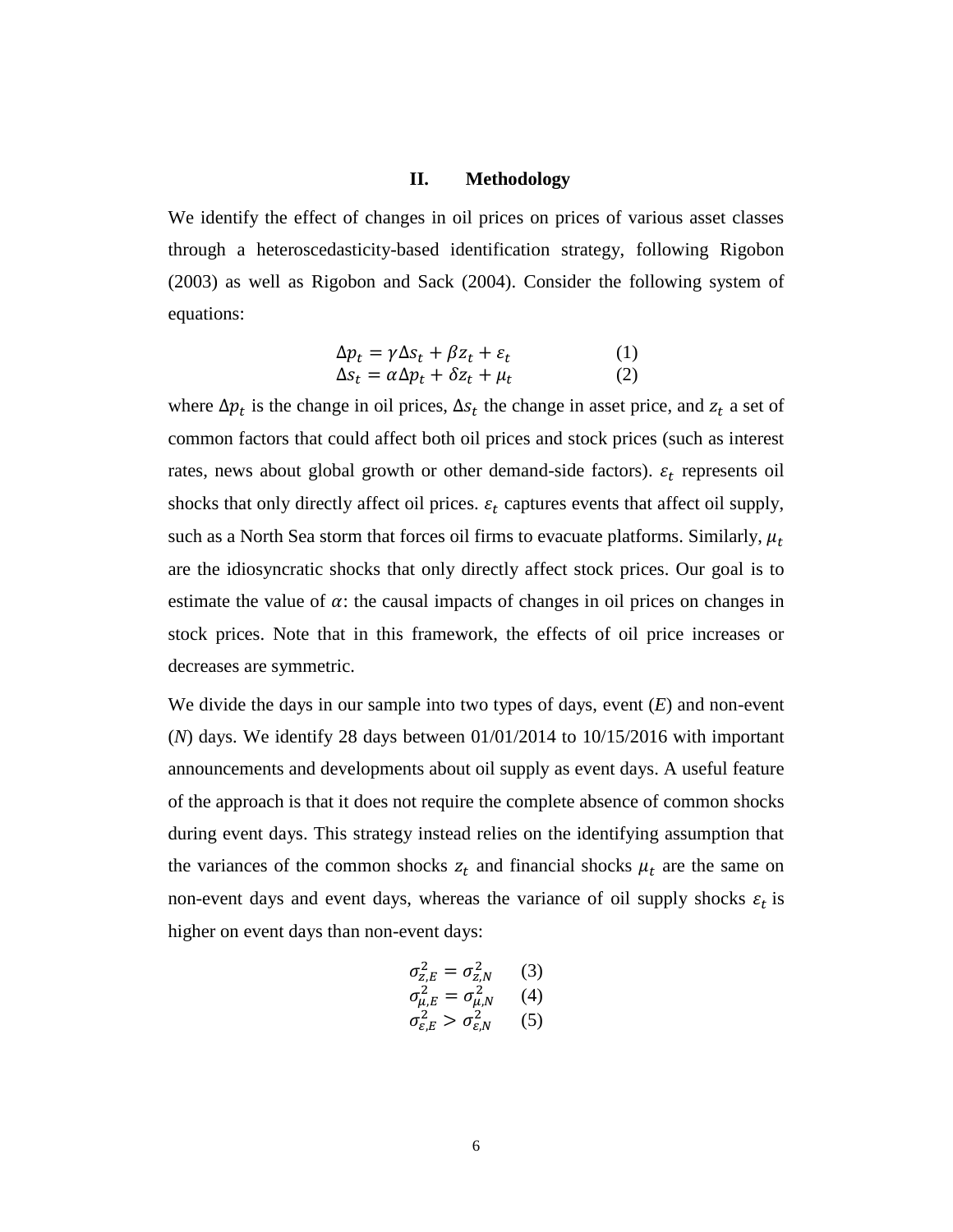These assumptions imply that the "importance" of oil supply-side announcements increases on event days (*E*). Again, it is important to note that demand factors can take place on event days, as long as the influence of demand factors is similar to that on non-event days. As argued by Rigobon and Sack (2004), these assumptions are much weaker than those required in traditional event-study approach.

Under such assumptions, we can identify parameter  $\alpha$  by comparing the covariance matrices of stock price and oil price changes on event days and non-event days. In particular, for each of the two types of days  $j \in \{E, N\}$ , we can estimate the covariance matrix of  $[\Delta s_t, \Delta p_t]$ , denoted  $\Omega_j$ :

$$
\Omega_j = \begin{bmatrix} var(\Delta s_t) & cov(\Delta s_t, \Delta p_t) \\ cov(\Delta s_t, \Delta p_t) & var(\Delta p_t) \end{bmatrix}
$$
 (6)

Rigobon and Sack (2004) show that the difference in the covariance matrices on event and non-event days as  $\Delta \Omega = \Omega_E - \Omega_N$ :

$$
\Delta\Omega = \frac{\sigma_{\varepsilon,E}^2 - \sigma_{\varepsilon,N}^2}{(1 - \alpha \gamma)^2} \begin{bmatrix} \alpha^2 & \alpha \\ \alpha & 1 \end{bmatrix}
$$
 (7)

From  $(7)$ ,  $\alpha$  can be estimated as

 $\overline{a}$ 

$$
\hat{\alpha} = \frac{\Delta \Omega_{1,2}}{\Delta \Omega_{2,2}} \tag{8}^5
$$

which from  $(6)$ ,  $(8)$  can be written as:

$$
\hat{\alpha} = \frac{cov_E(\Delta s, \Delta p) - cov_N(\Delta s, \Delta p)}{var_E(\Delta p) - var_N(\Delta p)}
$$

The numerator captures the difference between the covariance of oil prices and stock prices for event days and non-event days. If the covariance for event days is the same as that for non-event days, the relationship between oil prices and stock

<sup>&</sup>lt;sup>5</sup> We choose  $\hat{\alpha} = \frac{\Delta \Omega_{1,2}}{\Delta \Omega}$  $\frac{\Delta\Omega_{1,2}}{\Delta\Omega_{2,2}}$  instead of  $\hat{\alpha} = \frac{\Delta\Omega_{1,1}}{\Delta\Omega_{1,2}}$  $\frac{\Delta\Omega_{1,1}}{\Delta\Omega_{1,2}}$  because the latter estimate is problematic. Under the null hypothesis of  $\alpha = 0$ , both the numerator  $\Delta\Omega_{1,1}$  and the denominator  $\Delta\Omega_{1,2}$  are zero. In other words, under the null hypothesis, the ratio  $\frac{\Delta \Omega_{1,1}}{\Delta \Omega_{1,2}}$  is undetermined.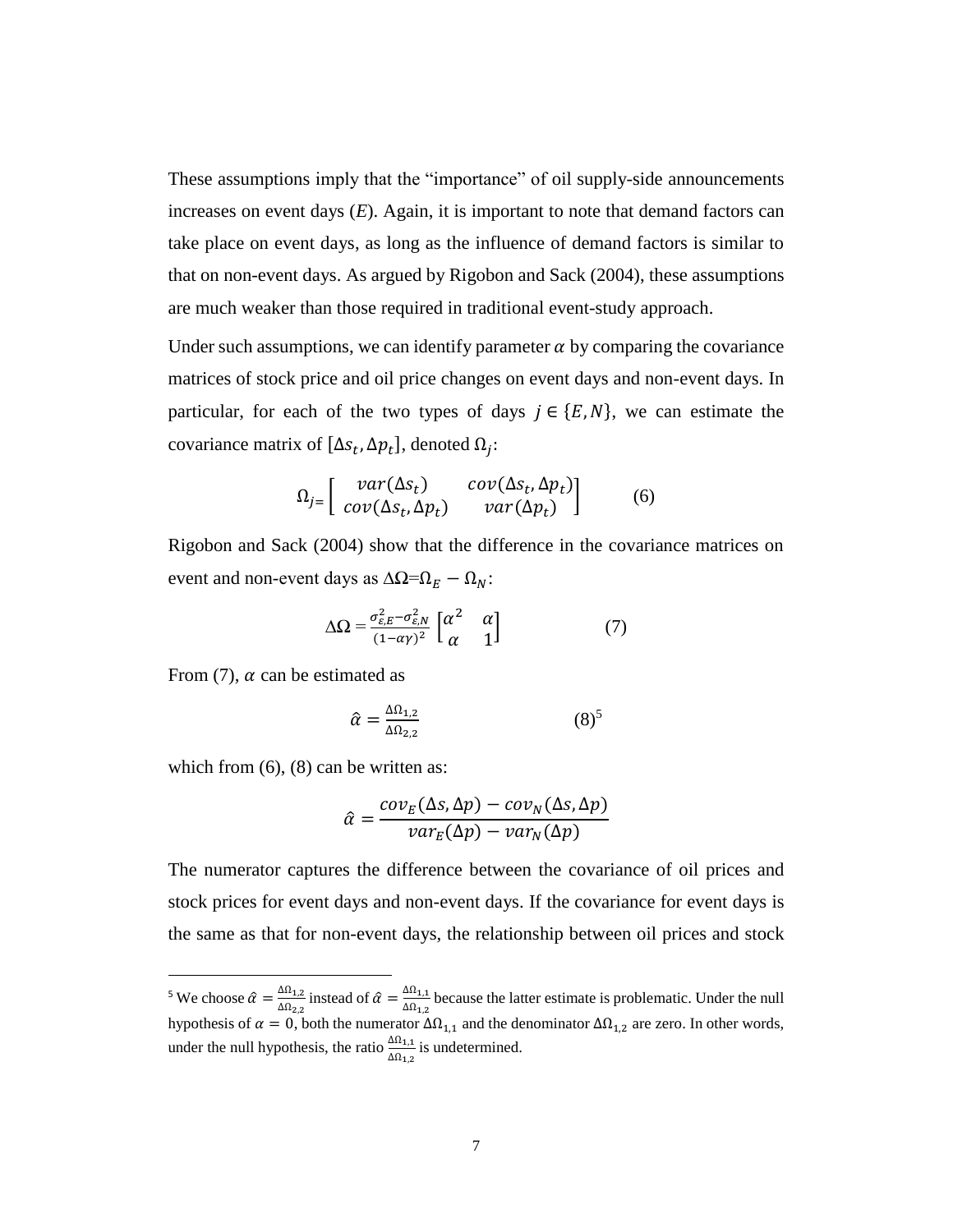prices is driven only by common shocks,  $z_t$ . Hence, the causal impact of oil price on stock price,  $\hat{\alpha}$ , would be zero.

Empirically, the approach can be implemented through an instrumental variable estimation technique. As such, we define vectors  $\Delta s_E$  and  $\Delta p_E$  with size  $T_E \times 1$  to contain the log changes in asset prices and oil prices on the event days, and vectors  $\Delta s_N$  and  $\Delta p_N$  with size  $T_N \times 1$  to contain the log changes in asset prices and oil prices on the non-event days. We then combine the two subsamples into two  $(T_E +$  $T_N$ )  $\times$  1 vectors that contain the log changes in asset prices and oil prices in our sample,  $\Delta s = [\Delta s'_E \ \Delta s'_N]'$  and  $\Delta p = [\Delta p'_E \ \Delta p'_N]'$ .

Consider the following instrument:

$$
w = \left[\frac{\Delta p_E'}{T_E - L} \qquad -\frac{\Delta p_N'}{T_N - L}\right],
$$

where L is the number of explanatory variables.  $\alpha$  can be estimated by regressing the log change in asset prices  $\Delta s$  on the log change in oil prices over the sample period using the standard instrumental variable approach, with the instrument  $w$ :

$$
\hat{\alpha} = (w' \Delta p)^{-1} (w' \Delta s)
$$

Simple algebra shows that the estimated value of  $\alpha$  is *asymptotically* identical to the following:

$$
\hat{\alpha} = \frac{cov_E(\Delta s, \Delta p) - cov_N(\Delta s, \Delta p)}{var_E(\Delta p) - var_N(\Delta p)}
$$

The regression equation is therefore as follows:

$$
\Delta s_t = \beta_0 + \beta_1 instr \Delta p_t + \sum_{i=1}^3 \Delta s_{t-i} + \sum_{i=1}^3 \Delta p_{t-i} + \epsilon_t
$$

where  $\Delta s_t$  is the log change in asset prices (i.e. stock prices and bond prices); *instr* $\Delta p_t$  is the log change in the WTI oil price, instrumented by *w*; and  $\Delta s_{t-i}$  and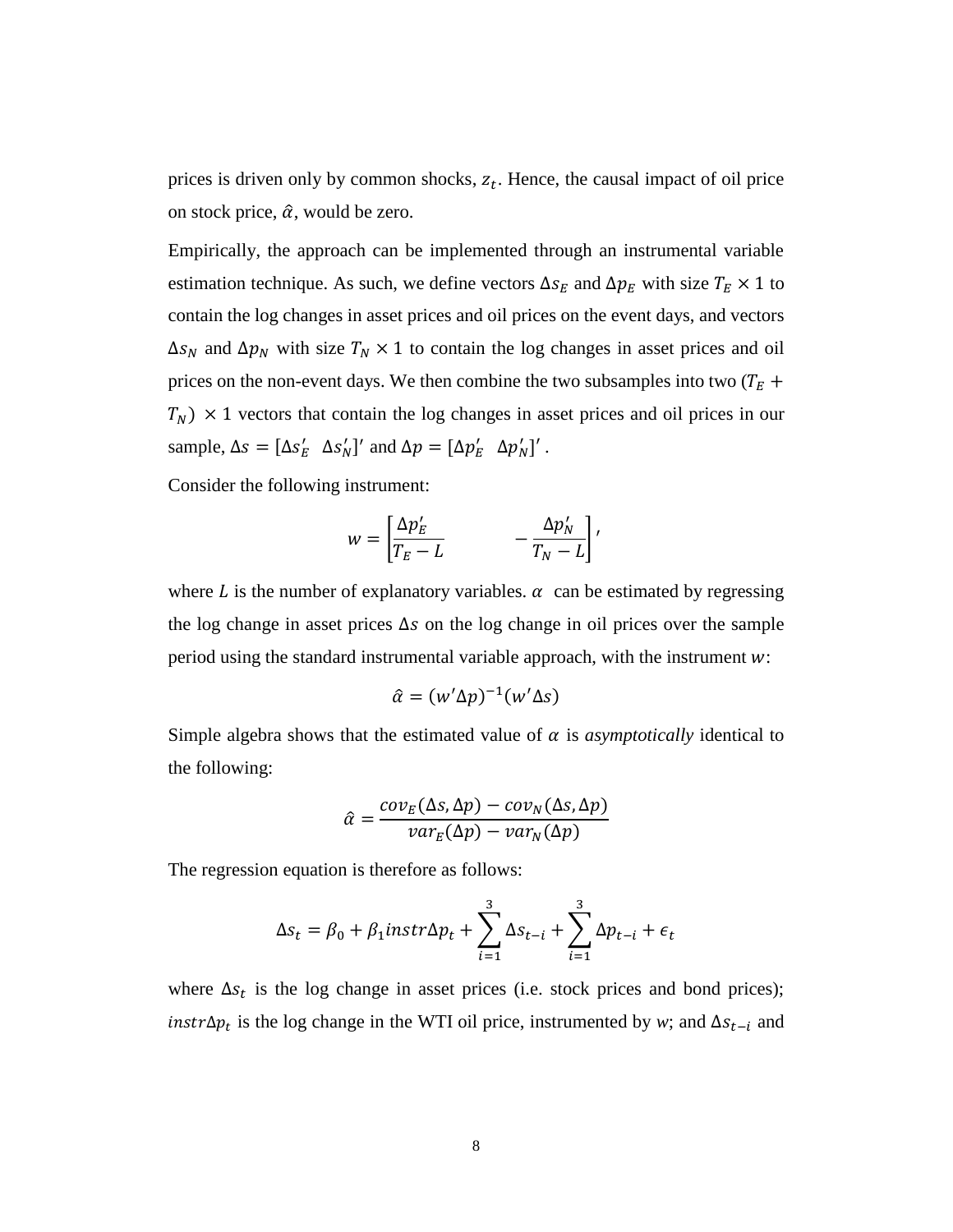$\Delta p_{t-i}$  are the log changes in lagged asset prices and oil prices (they are control variables).

We present regular standard errors in our main results section, and bootstrap standard errors as robustness checks in Appendix. The two methods yield similar results.

### **Identifying oil-supply events**

<span id="page-8-0"></span>Identifying oil-supply events is challenging. There is not a fixed calendar for oilsupply events, so one has to screen these days from financial news. Since there are multiple events that could happen in those days, it is not certain that oil supply news drives oil prices.

We employ several rounds of screening to identify oil-supply events. In the first round, we use the Seeking Alpha news portal [\(www.seekingalpha.com\).](http://www.seekingalpha.com)/)<sup>7</sup> Seeking Alpha records all surprising events and announcements that arguably affect the oil supply. They range from surprising announcements by OPEC officials and OPEC member countries to unexpected developments in key oil exporters. From 1/1/2014 to 10/15/2016, we record 29 events. The window for our event study is one day. For announcements that happen after trading hours, we examine the change in financial markets on the following trading day. These dates are shown in Table A1 in the Appendix, along with links to in-depth financial news discussing the events. There could be concerns with this list. The first potential problem is that recorded events could reflect ad-hoc ex-post explanations of the analysts. For example, an analyst could see oil prices drop during the day and look for news about oil supply

<sup>7</sup> Seeking Alpha is a community-based platform for investment research, with broad coverage of stocks, asset classes, ETFs and investment strategy. In contrast to other equity research platforms, insight is provided by investors and industry experts rather than sell-side analysts. Seeking Alpha has 4M registered users (48% YOY growth). Over 18.5% of the audience are financial professionals.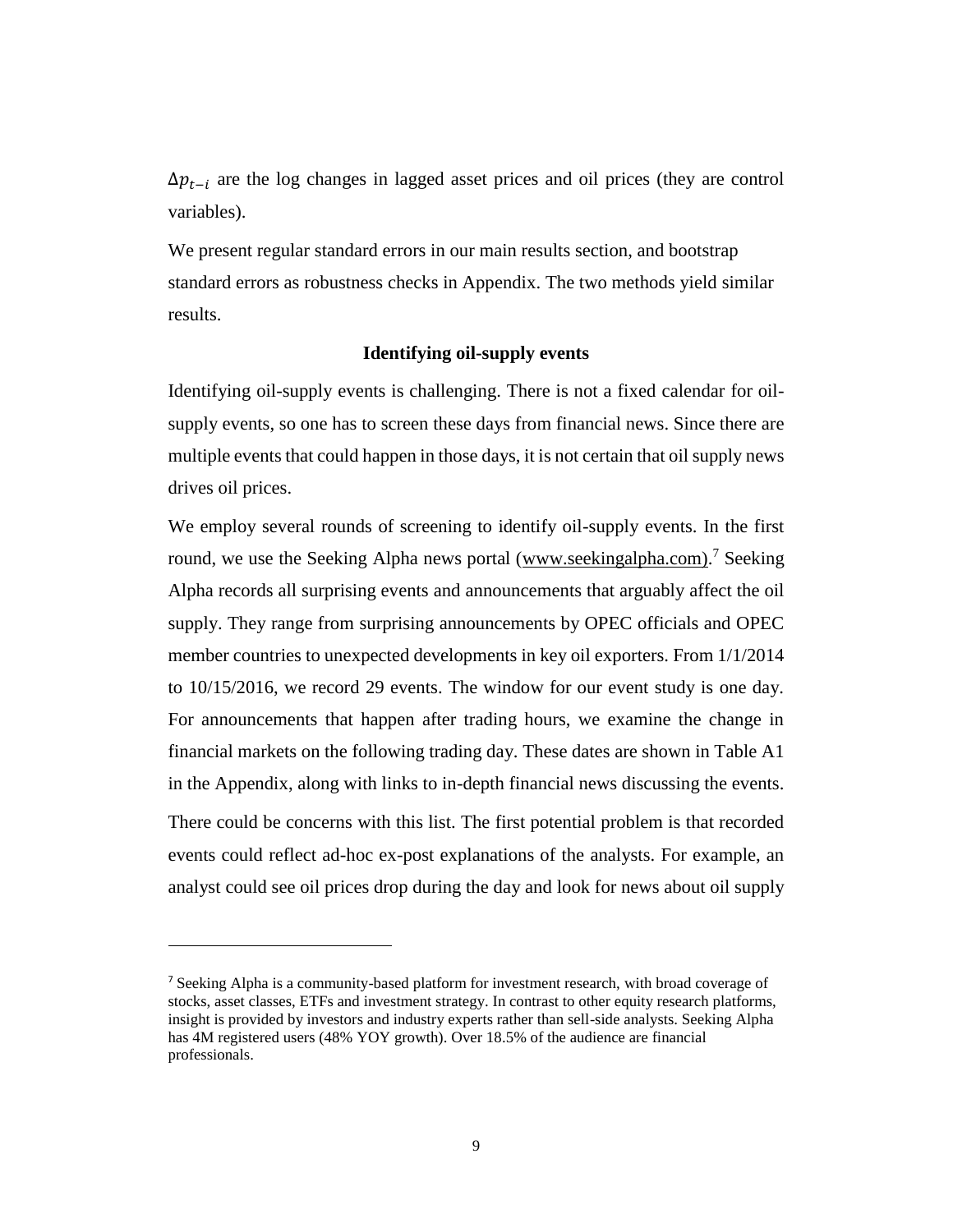that could explain that event. This would be a problem if oil prices drop because of demand factors but the analysts interpret this as supply driven.

We minimize this possibility by *not* considering the days that have important demand announcements recorded by Seeking Alpha analysts. We also do not consider announcements about U.S. oil inventories because oil inventories could reflect both supply and demand factors. Furthermore, we also cross check with independent economic calendars to see if there are important surprising demand announcements in the 29 event days. We removed 4/12/2015 as there were numerous Fed speeches (Harker, Dudley, Bullard, Kocherlakota spoke at the "The New Normal for the U.S. Economy" forum hosted by the Philadelphia Fed), as well as the one by ECB President. Thus, we have 28 event dates.

To increase our confidence that these 28 days are primarily supply events, we also use U.S. news coverage to provide a check. We us[e www.newslibrary.com](http://www.newslibrary.com/) to count how many articles with the words "economy" or "economic growth" appear in 526 U.S. national news outlets. The number of the articles represents how intensively news about the economy, or "demand news", is covered. The assumption is that the higher the count for a day, the more significant demand news is for that day. We collect article counts for all the days since 1/1/2014. We check econometrically if the average article count for those 28 event days is higher or lower than that for the non-event days. Table 2.1 shows that the average count is marginally smaller on the event days than the non-event days, indicating that demand factors are marginally smaller in the events days.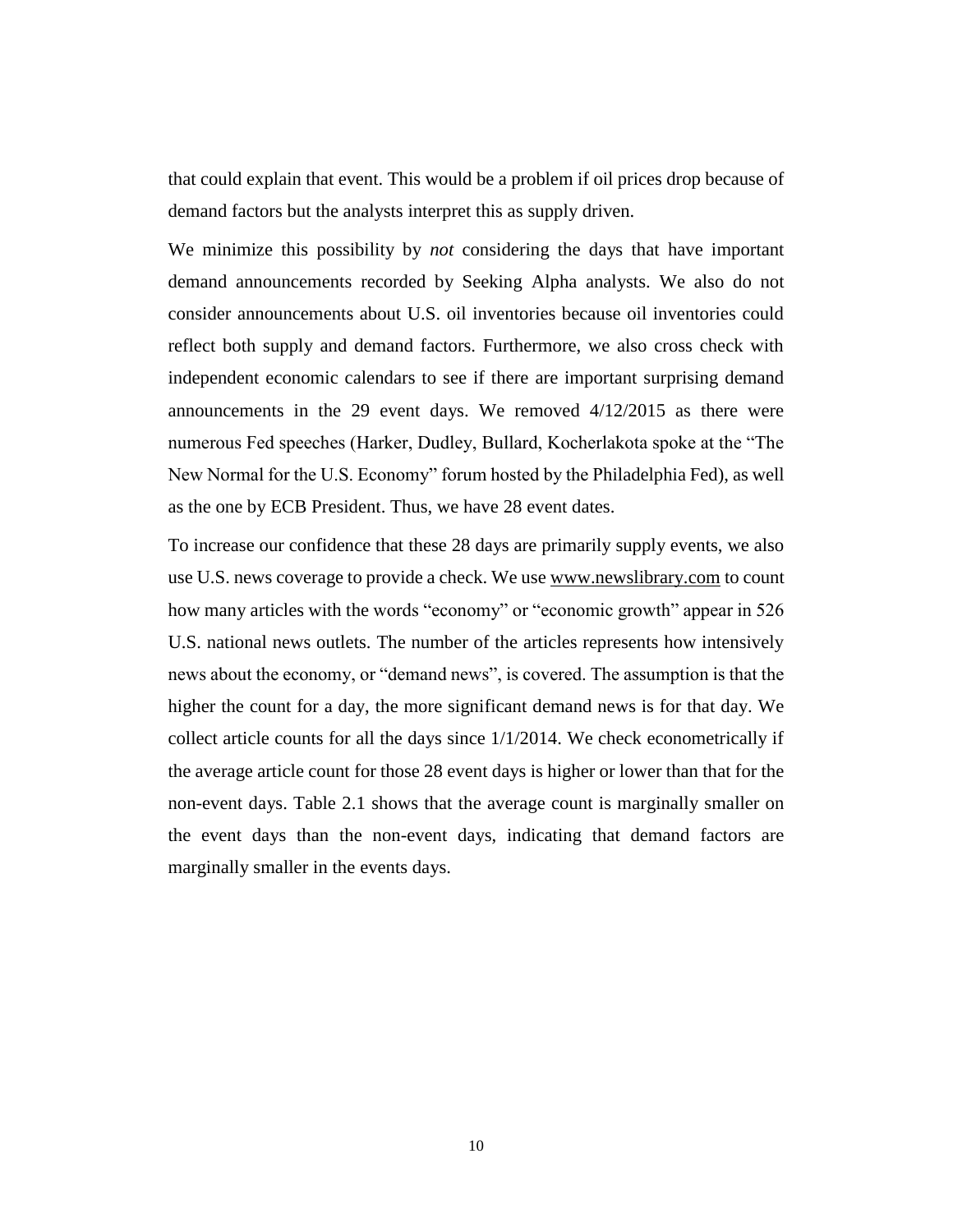Table 2.1: Demand news and event days

<span id="page-10-0"></span>

|                                       | Log (# News Article) |  |  |
|---------------------------------------|----------------------|--|--|
| Event                                 | $-0.0983*$           |  |  |
|                                       | (0.0505)             |  |  |
| Constant                              | 6.9286***            |  |  |
|                                       | (0.0096)             |  |  |
| <b>Observations</b>                   | 700                  |  |  |
| R-squared                             | 0.0059               |  |  |
| Robust standard errors in parentheses |                      |  |  |

\*\*\* p<0.01, \*\* p<0.05, \* p<0.1

The second potential problem is that OPEC announcements could reflect worries about oil demand by OPEC. For example, an announcement that OPEC countries will be meeting to cut production could reflect their worry that demand for oil is low. Should we treat this announcement as an event about oil supply cut or oil demand decline? The reaction of oil prices in the market could help us answer this question. An oil demand decline shifts the demand curve for oil to the left, reducing its price. A cut in oil production shifts the supply curve for oil to the left, raising its price. The equilibrium price depends on how much the demand and supply curves shift and the relative magnitude of price elasticity of demand and supply. According to Kilian and Murphy (2014) and Hamilton (2009), the price elasticity of oil demand in the short run ranges from -0.26 to 0, and the price elasticity of oil supply in the short run is nearly 0. Thus, the magnitude of the short-run price elasticity of supply is not greater than that of demand for oil. This implies that a rise in oil prices following an event OPEC announcement to cut production should reflect a supply shock. Let us take an extreme example where the supply curve for oil is almost vertical and the demand curve for oil is almost horizontal. In this case, if we see an increase in oil prices, the supply curve must shift to the left much more than the demand curve, indicating that people perceive the news about the production cut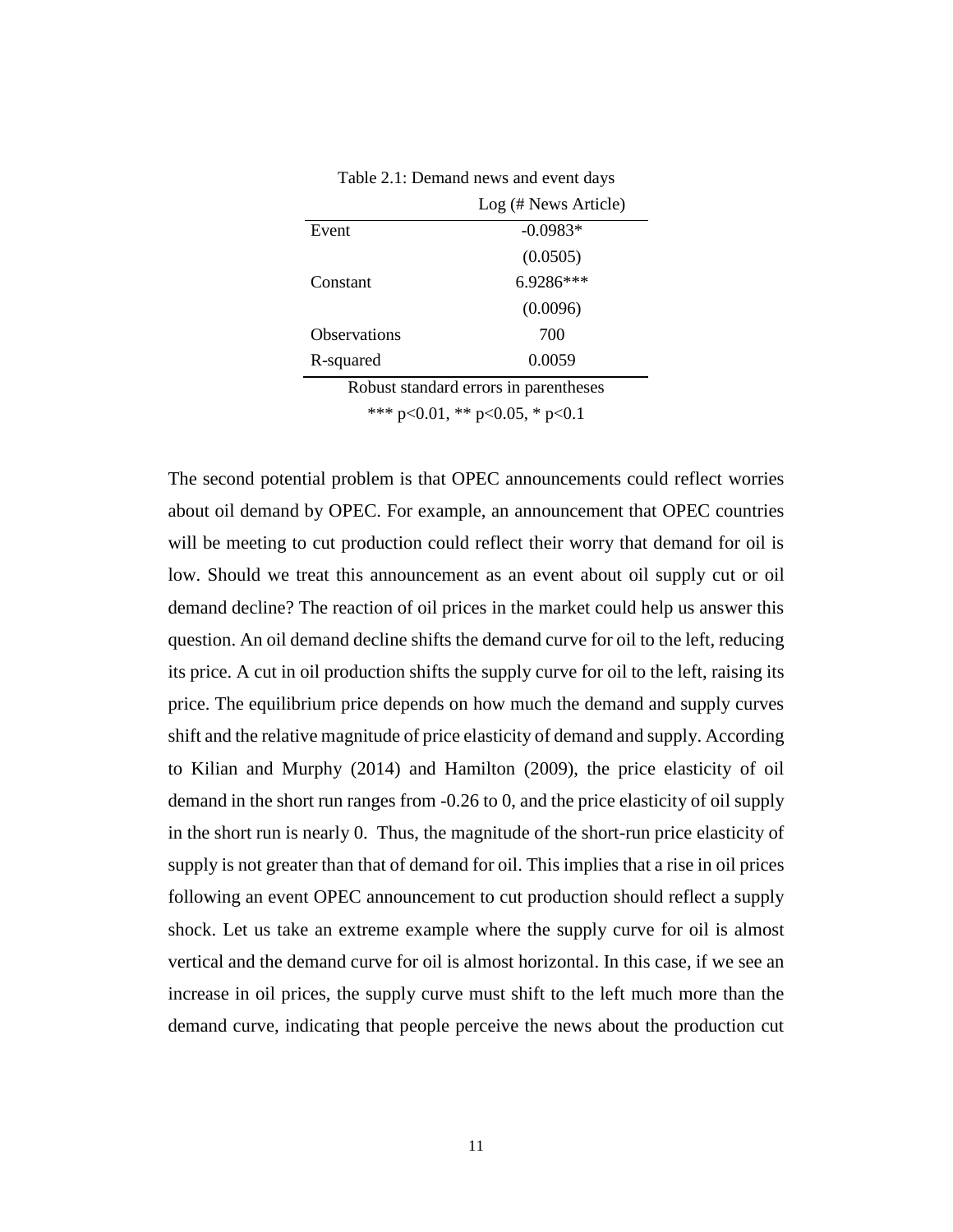by OPEC as a supply event. In our 28 events, the reactions to the WTI oil price all indicate that the events are supply driven.

The third concern is that some of the geopolitical events (such as ISIS making advances in Iraq) could generate uncertainty, which is a demand factor. We argue that demand factors, if any, are weaker than the supply factors, by observing the price action. Take the example of ISIS making advances in Iraq: uncertainty would cause oil prices to go down, while the negative supply shock associated with the ISIS disruptions would cause oil prices to go up. In the equilibrium, we observe an increase in oil prices. Following the same logic about the shifts in demand and supply and the price elasticity of demand and supply for oils in the short run, we argue that oil supply shocks dominate demand shocks in these types of events.

For the heteroskedastic-based strategy to work, the changes in oil price on event days have to be larger than the changes on non-event days. <sup>8</sup> Table 2.2 shows the results of several test statistics to confirm that the variance of the log change in the WTI oil price for the event days is larger than that for the non-event days.

<span id="page-11-0"></span>

| Test                        | <b>F</b> -statistics | p-value |
|-----------------------------|----------------------|---------|
| Levene                      | 13.6400              | 0.0002  |
| Brown-Forsythe trimmed mean | 12.8885              | 0.0003  |
| Brown-Forsythe median       | 13.5831              | 0.0002  |

Table 2.2: Tests of differences in variance of oil price changes**<sup>9</sup>**

<sup>&</sup>lt;sup>8</sup> In a traditional Instrumental Variable method, it is the result of the first stage.

<sup>9</sup> Notes: "Test" describe the F-statistic being computed. The Levene test for unequal variances is described in Levene (1960). The Brown-Forsythe tests are described in Brown and Forsythe (1974). These tests all formally test the hypothesis that the variances of the changes in oil prices are equal on event days and non-event days.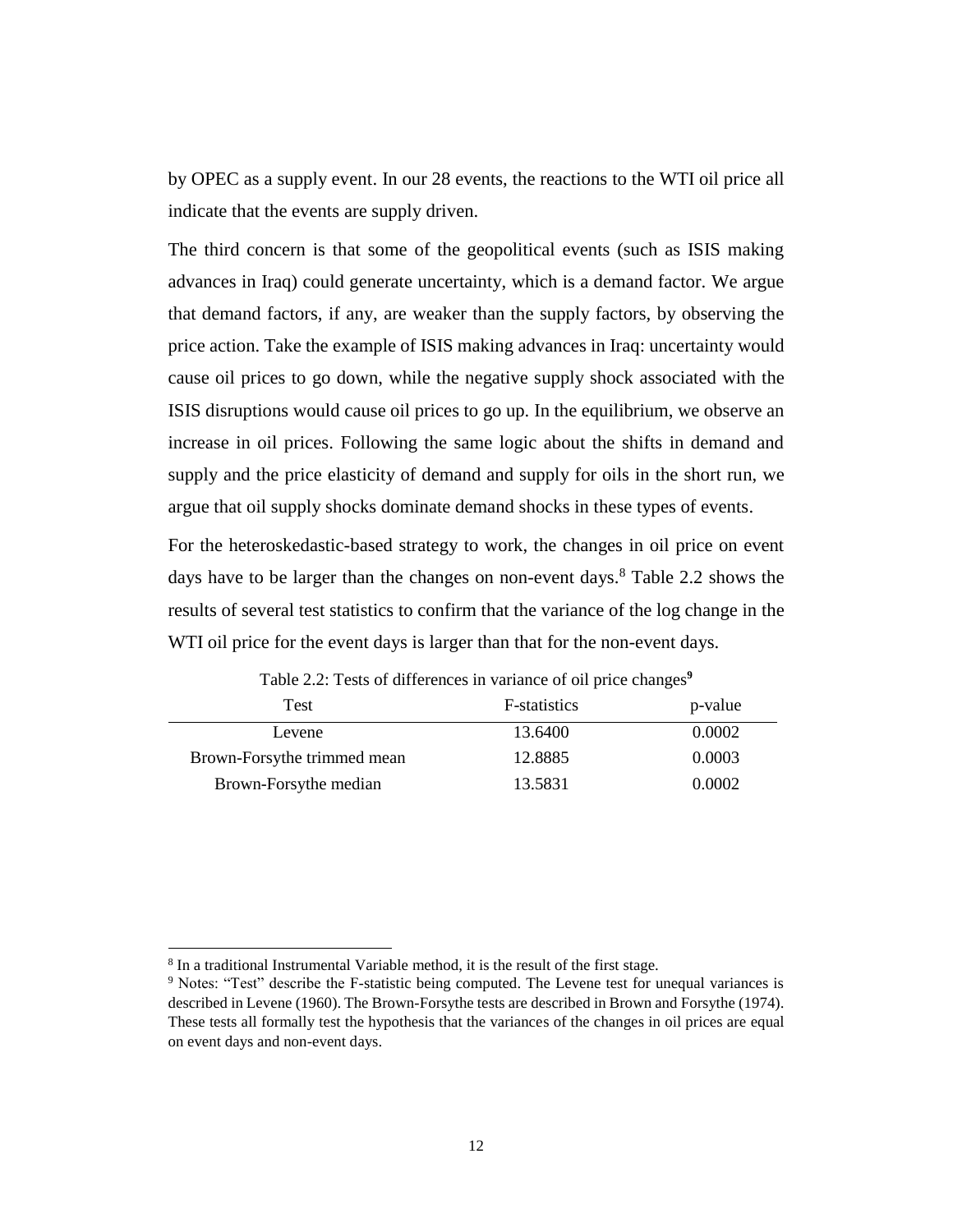### **III. Data**

<span id="page-12-0"></span>Our period of analysis spans  $1/1/2014$  to  $10/15/2016$ . Overall, we have 700 trading days, and hence 699 observations. We obtain daily the WTI crude oil price from the U.S. Energy Information Administration. The WTI crude is chosen instead of Brent because WTI is the main benchmark for oil consumed in the United States. The WTI refers to oil extracted from wells in the U.S. and sent via pipelines to Cushing, Oklahoma<sup>10</sup>.

We use the Dow Jones U.S. Market Index (DJUS), which represents about 95% of the U.S. market, to capture U.S. equity. We use the Bloomberg bond indices for bond prices. Daily historical Dow Jones U.S. Market indices, Bloomberg High-Yield Bond Indices and Bloomberg U.S. Corporate Bond Indices (investment grade) are obtained from Bloomberg. The 10 sectoral stock indices from Dow Jones are Basic Materials, Consumer Goods, Consumer Services, Financials, Healthcare, Industrials, Energy, Tech, Telecom, and Utilities.<sup>11</sup> These 10 indices together make up the Dow Jones U.S. Market Index. In addition, we also examine two important subsectors: transportation and airlines.<sup>12</sup> The S&P 500 and its sectoral indices serve as a robustness check.

The Bloomberg investment-grade corporate bonds are the aggregate index, Healthcare, Tech, Materials, Financials, Communication, Consumer Discretionary, Utilities, Industrials, Consumer Services and Energy.<sup>13</sup> Similarly, the Bloomberg high-yield corporate bond indices are the aggregate high-yield corporate bond

 $10$  For 10/10/2016, we opted for future price (March strike date) to account for Columbus's Day. <sup>11</sup> Their tickers are, respectively, DJUSBM, DJUSNC, DJUSCY, DJUSFN, DJUSHC, DJUSIN,

DJUSEN, DJUSTC, DJUSTL, DJUSUT. These 10 indices together make up the Dow Jones U.S. Market Index (DJUS).

<sup>12</sup> DJUSTS, and DJUSAR.

<sup>&</sup>lt;sup>13</sup> Their tickers are, respectively, BUSC, BUSCHC, BUSCTE, BUSCMA, BUSCFI, BUSCCO, BUSCCD, BUSCUT, BUSCIN, BUSCCS and BUSCEN.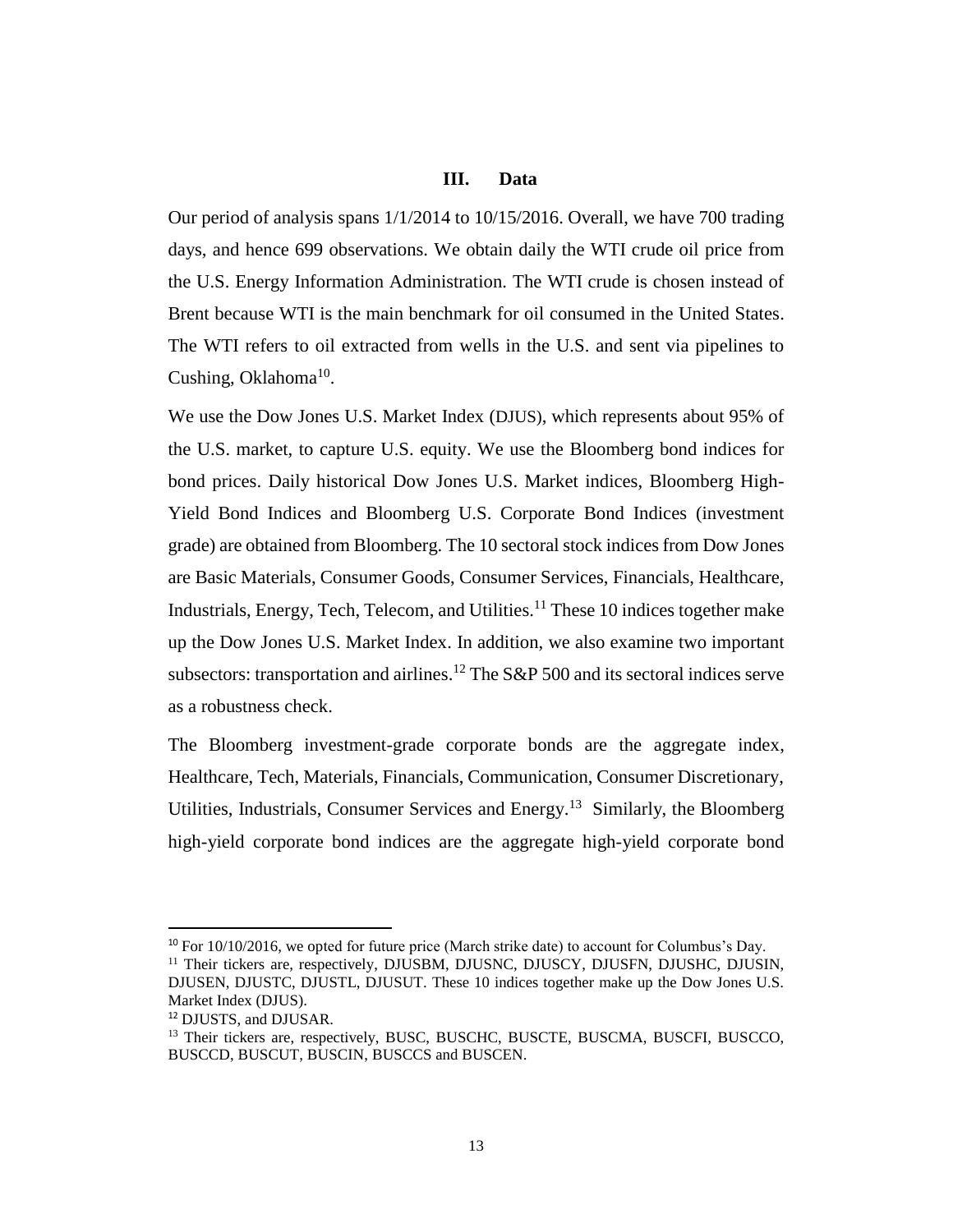index, Healthcare, Technology, Materials, Financials, Communications, Consumer Discretionary, Utility, Industrials, and Consumer Staple.<sup>14</sup>

<span id="page-13-0"></span>

| <b>Full Sample</b>                    |                                               |             |         |            |         |  |  |  |
|---------------------------------------|-----------------------------------------------|-------------|---------|------------|---------|--|--|--|
| <b>Variable</b>                       | Std. Dev.<br><b>Obs</b><br>Mean<br>Min<br>Max |             |         |            |         |  |  |  |
| $\Delta$ Log Oil Price                | 699                                           | $-0.000864$ | 0.0266  | $-0.111$   | 0.113   |  |  |  |
| $\Delta$ Log Stocks                   | 698                                           | 0.000205    | 0.00874 | $-0.0402$  | 0.0364  |  |  |  |
| $\Delta$ Log High-Yield Bonds         | 699                                           | 0.000185    | 0.00234 | $-0.0114$  | 0.00990 |  |  |  |
| $\Delta$ Log (Investment-Grade Bonds) | 699                                           | 0.000207    | 0.00248 | $-0.00847$ | 0.00846 |  |  |  |
| $\Delta$ Log (TLT)                    | 699                                           | 0.000478    | 0.00827 | $-0.0276$  | 0.0265  |  |  |  |
| $\Delta$ Log (VIX)                    | 699                                           | 0.000109    | 0.0802  | $-0.241$   | 0.401   |  |  |  |

Table 3.1: Summary statistics

| Event Days |  |
|------------|--|
|------------|--|

| <b>Variable</b>                       | <b>Obs</b> | <b>Mean</b> | Std. Dev. | Min        | Max     |
|---------------------------------------|------------|-------------|-----------|------------|---------|
| $\Delta$ Log Oil Price                | 28         | 0.0160      | 0.0441    | $-0.111$   | 0.113   |
| $\Delta$ Log Stocks                   | 28         | 0.00329     | 0.00976   | $-0.0151$  | 0.0242  |
| $\Delta$ Log High-Yield Bonds         | 28         | 0.00154     | 0.00247   | $-0.00451$ | 0.00732 |
| $\Delta$ Log (Investment-Grade Bonds) | 28         | 0.000378    | 0.00256   | $-0.00588$ | 0.00510 |
| $\Delta$ Log (TLT)                    | 28         | 0.000317    | 0.00890   | $-0.0178$  | 0.0179  |
| $\Delta$ Log (VIX)                    | 28         | $-0.0183$   | 0.0775    | $-0.180$   | 0.125   |

### *Non-Event Days*

| <b>Variable</b>                       | <b>Obs</b> | <b>Mean</b> | Std. Dev. | Min        | Max     |
|---------------------------------------|------------|-------------|-----------|------------|---------|
| $\Delta$ Log Oil Price                | 671        | $-0.00157$  | 0.0255    | $-0.0905$  | 0.102   |
| $\Delta$ Log Stocks                   | 670        | 7.59e-05    | 0.00868   | $-0.0402$  | 0.0364  |
| $\Delta$ Log High-Yield Bonds         | 671        | 0.000128    | 0.00232   | $-0.0114$  | 0.00990 |
| $\Delta$ Log (Investment-Grade Bonds) | 671        | 0.000200    | 0.00248   | $-0.00847$ | 0.00846 |
| $\Delta$ Log (TLT)                    | 671        | 0.000485    | 0.00825   | $-0.0276$  | 0.0265  |
| $\Delta$ Log (VIX)                    | 671        | 0.000876    | 0.0803    | $-0.241$   | 0.401   |

<sup>14</sup> Their tickers are BUHY, BUHYHC, BUHYTE, BUHYMA, BUHYFI, BUHYCO, BUHYCD, BUHYUT, BUHYIN and BUHYCS, respectively.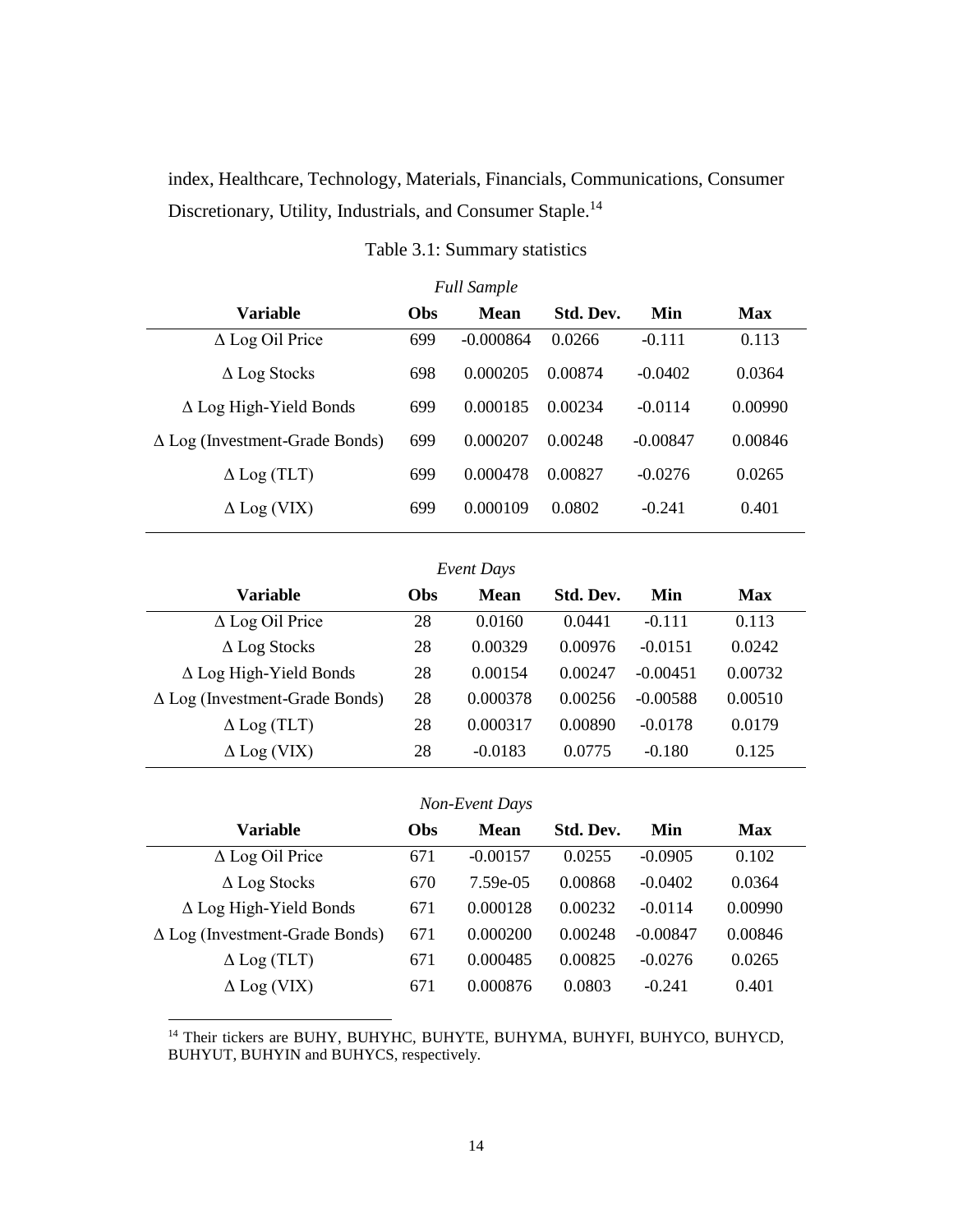Figure 3.1 *Changes in selected financial instruments and oil price*



For emerging market indices, we use MSCI dollar-denominated indices: MSCI overall emerging market index, MSCI Gulf State Index, and MSCI individual country indices for key oil-exporter countries.

We choose TLT as a proxy for long-term Treasury bonds. TLT is the iShares  $20+$ Year Treasury Bond ETF (Exchange Traded Fund) managed by BlackRock. It has 99.08% its market value in 20+ Year Treasuries, 0.60% in 15-20 Years Treasuries and the rest in cash and derivatives. It is the largest and most liquid ETF for longterm Treasury bonds.

Table 3.1 provides the summary statistics for changes in the WTI oil price and in different stock and bond indices. We present the summary statistics for the whole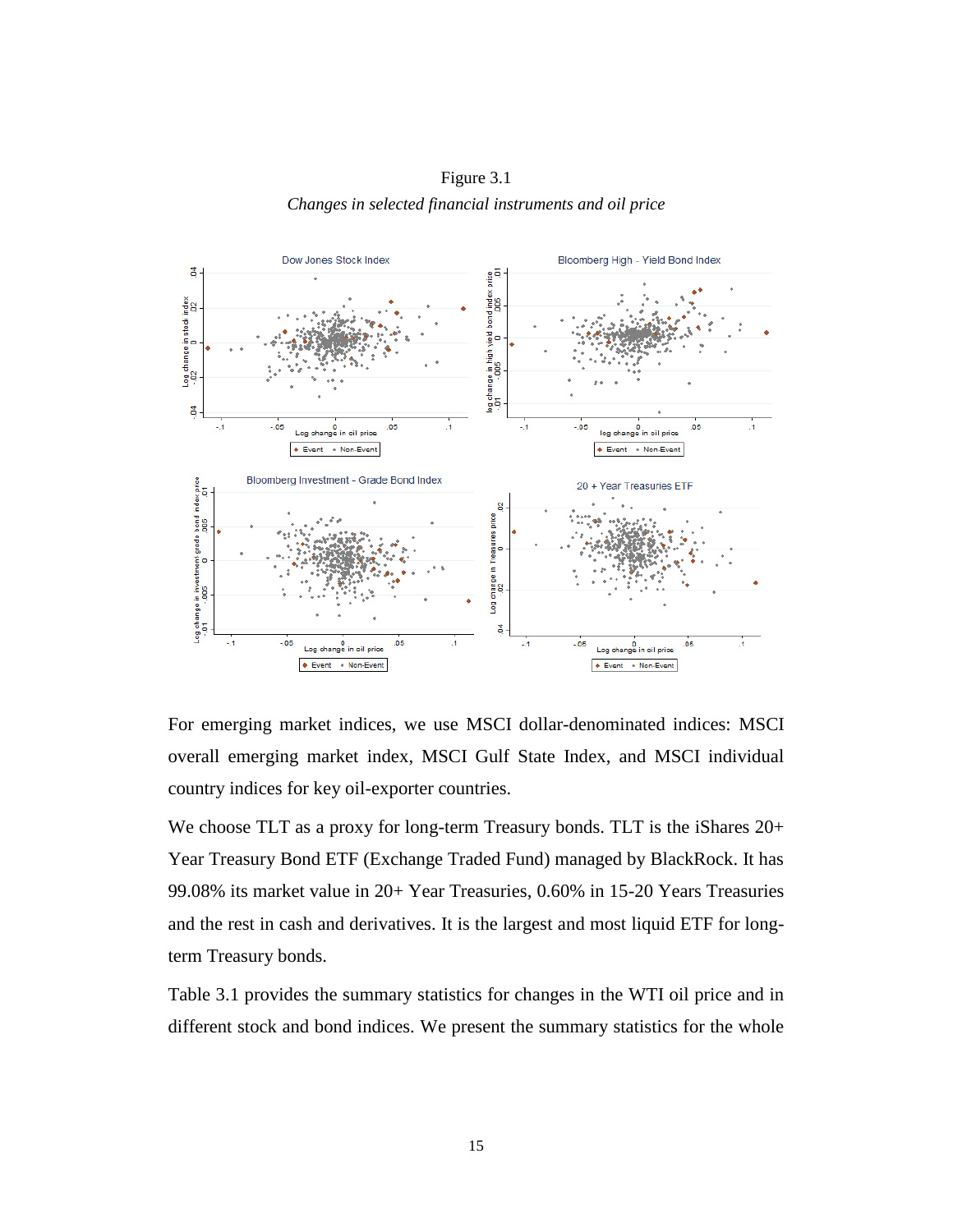sample, for the event and non-event days. Overall, the price actions of oil in event days on average are larger than those in non-event days. For example, the standard deviation of the log change in WTI oil price in event days is 0.0441, about twice as much for that in non-event days (0.0255). We formally tested for this difference in Table 2.2.

### **IV. Results**

## **Overall US market**

<span id="page-15-1"></span><span id="page-15-0"></span>This section presents the effects of oil price fluctuations in the US market. Note that in this setup, the impacts of oil increases or decreases on financial markets are symmetric. Hence, we could interpret the coefficients as the impacts of either an oil price increase or decline. Here, for brevity, we choose to interpret the coefficients as the impacts of oil price declines. Table 4.1 shows that the decline in WTI oil price hurts U.S. risky assets, measured by overall stock and the high-yield bond indices, while benefiting safe assets, specifically, investment-grade bond and long-term 20+ year Treasury bonds (TLT). A 10% decrease in oil price leads to a 1.2% decrease in the Dow Jones U.S. market index. We find a similar result when using S&P 500 index as an alternative broad-based stock index. In addition, a 10% decrease in WTI oil price leads to a 0.41% decrease in the high-yield bond index. At the same time, investment-grade corporate bonds increase by 0.31%, and TLT increases by 1.19%.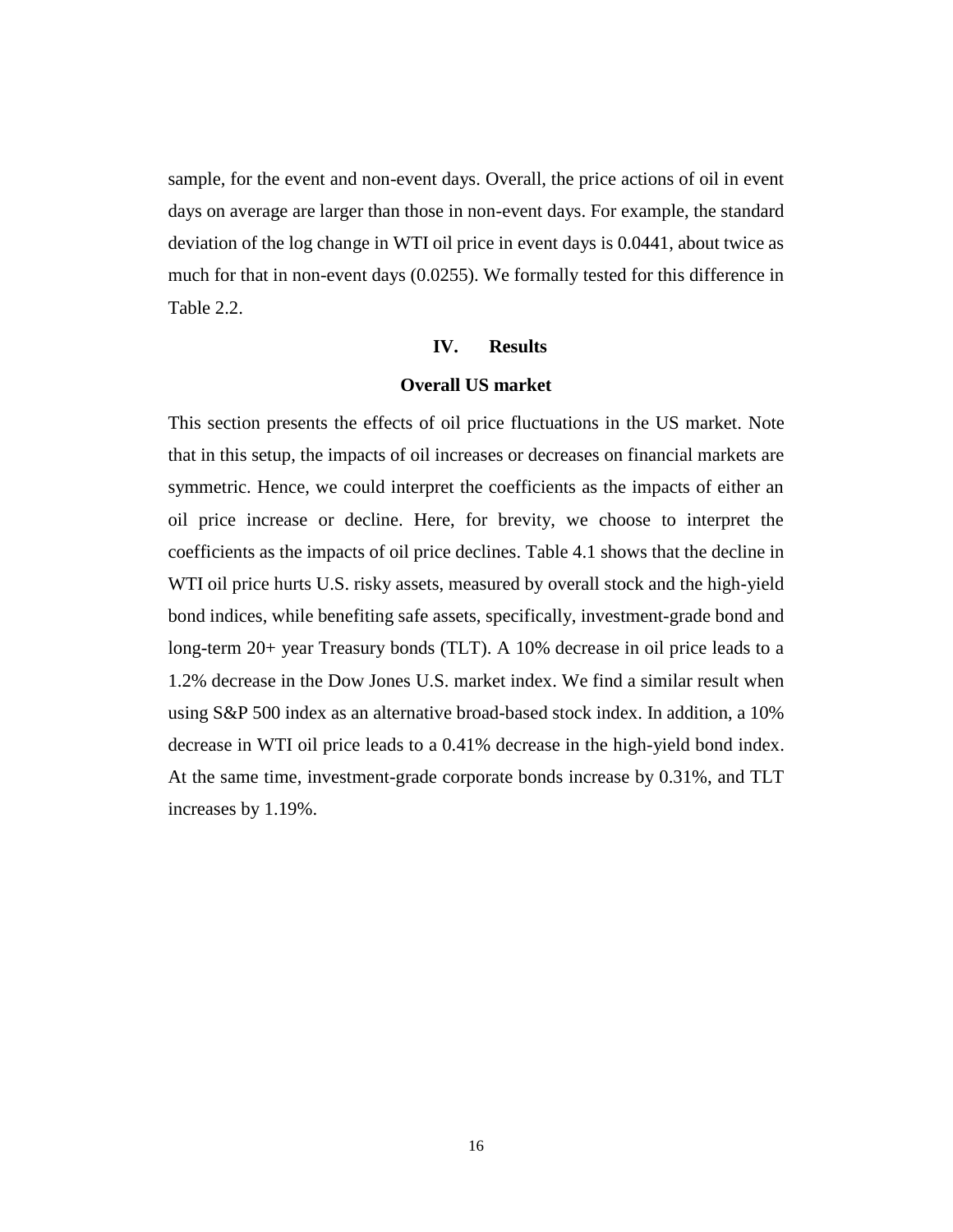<span id="page-16-0"></span>

| <b>VARIABLES</b>          | $\Delta$ log(Stock index) |                    |              | $\Delta$ log (High-yield | $\Delta$ log (Investment- |                         |             | $\Delta$ log (20+ Treasury |
|---------------------------|---------------------------|--------------------|--------------|--------------------------|---------------------------|-------------------------|-------------|----------------------------|
|                           |                           |                    |              | bond index)              | grade bond index)         |                         | bond)       |                            |
|                           |                           |                    |              |                          |                           |                         |             |                            |
| $\Delta Log$ (Oil Price)  | $0.144***$                | $0.120***$         | $0.0446**$   | $0.0408***$              | $-0.0308**$               | $-0.0308**$             | $-0.112***$ | $-0.119***$                |
|                           | (0.0538)                  | (0.0311)           | (0.0182)     | (0.0101)<br>$0.0200***$  | (0.0137)                  | (0.0122)                | (0.0413)    | (0.0352)                   |
| $\Delta Log(0il)_{t-1}$   |                           | 0.0167<br>(0.0149) |              | (0.00369)                |                           | $-0.00145$<br>(0.00375) |             | $-0.0326***$<br>(0.0126)   |
| $\Delta Log(0il)_{t-2}$   |                           | $0.0254*$          |              | 0.00409                  |                           | $-0.000114$             |             | $-0.0182$                  |
|                           |                           | (0.0150)           |              | (0.00323)                |                           | (0.00367)               |             | (0.0122)                   |
| $\Delta Log(0il)_{t-3}$   |                           | $-0.00853$         |              | 0.000797                 |                           | 7.96e-05                |             | $-0.0119$                  |
|                           |                           | (0.0146)           |              | (0.00306)                |                           | (0.00371)               |             | (0.0122)                   |
| $\Delta Log(Stock)_{t-1}$ |                           | $-0.00740$         |              |                          |                           |                         |             |                            |
|                           |                           | (0.0544)           |              |                          |                           |                         |             |                            |
| $\Delta Log(Stock)_{t-2}$ |                           | $-0.0682$          |              |                          |                           |                         |             |                            |
|                           |                           | (0.0524)           |              |                          |                           |                         |             |                            |
| $\Delta Log(Stock)_{t-3}$ |                           | $-0.00722$         |              |                          |                           |                         |             |                            |
|                           |                           | (0.0501)           |              |                          |                           |                         |             |                            |
| $\Delta Log(HY)_{t-1}$    |                           |                    |              | $0.483***$               |                           |                         |             |                            |
|                           |                           |                    |              | (0.0664)                 |                           |                         |             |                            |
| $\Delta Log(HY)_{t-2}$    |                           |                    |              | $-0.0461$                |                           |                         |             |                            |
|                           |                           |                    |              | (0.0631)                 |                           |                         |             |                            |
| $\Delta Log(HY)_{t-3}$    |                           |                    |              | 0.00664<br>(0.0411)      |                           |                         |             |                            |
| $\Delta Log(Bond)_{t-1}$  |                           |                    |              |                          |                           | $-0.0288$               |             |                            |
|                           |                           |                    |              |                          |                           | (0.0391)                |             |                            |
| $\Delta Log(Bond)_{t-2}$  |                           |                    |              |                          |                           | $-0.0272$               |             |                            |
|                           |                           |                    |              |                          |                           | (0.0412)                |             |                            |
| $\Delta Log(Bond)_{t-3}$  |                           |                    |              |                          |                           | 0.0420                  |             |                            |
|                           |                           |                    |              |                          |                           | (0.0375)                |             |                            |
| $\Delta Log(TLT)_{t-1}$   |                           |                    |              |                          |                           |                         |             | $-0.105***$                |
|                           |                           |                    |              |                          |                           |                         |             | (0.0394)                   |
| $\Delta Log(TLT)_{t-2}$   |                           |                    |              |                          |                           |                         |             | $-0.0609$                  |
|                           |                           |                    |              |                          |                           |                         |             | (0.0416)                   |
| $\Delta Log(TLT)_{t-3}$   |                           |                    |              |                          |                           |                         |             | 0.0184                     |
|                           | 0.000326                  | 0.000346           | $0.00022**$  | $0.00015**$              | $0.000180*$               | 0.000178*               | 0.000381    | (0.0376)<br>0.000386       |
| Constant                  | (0.00032)                 | (0.00033)          | $(8.81e-05)$ | $(7.46e-05)$             | $(9.36e-05)$              | $(9.64e-05)$            | (0.00030)   | (0.00030)                  |
| Observations              | 698                       |                    | 699          | 696                      | 699                       | 696                     | 699         | 696                        |
|                           |                           |                    |              |                          |                           |                         |             |                            |
| R-squared                 | 0.081                     | 695<br>0.105       | 0.055        | 0.418                    | 0.027                     | 0.030                   | 0.064       | 0.080                      |

Table 4.1: Impacts of WTI oil price on overall markets

Stock: Dow Jones U.S. Market Index. High-yield bond: Bloomberg U.S. high-yield corporate bond index, BUHY. US corporate bond index: Bloomberg U.S. corporate bond index, BUSC.

Robust standard errors in parentheses. \*\*\* p<0.01, \*\* p<0.05, \* p<0.1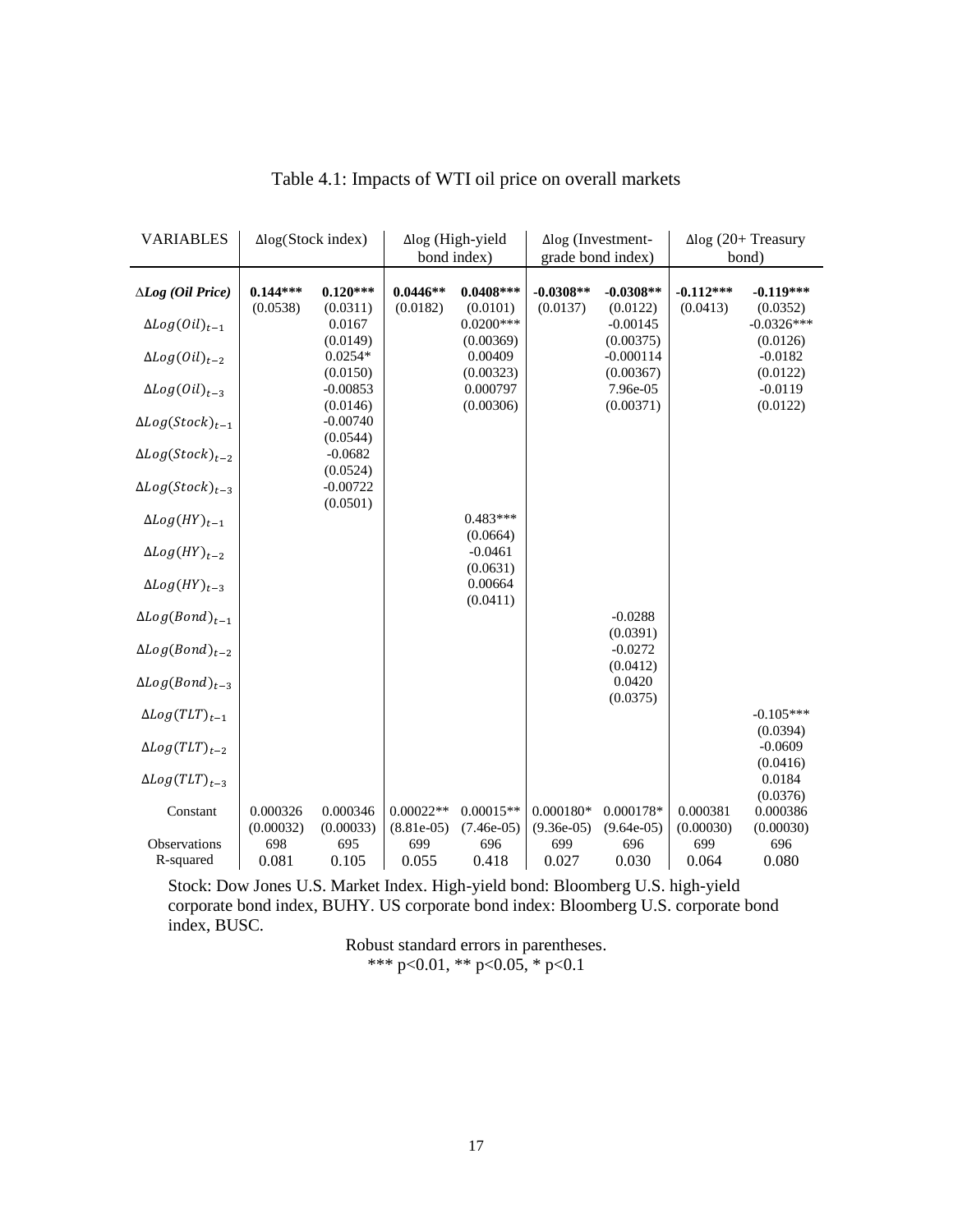Table 4.2 reports the persistence of the impact of the oil shocks. We consider the log change in the stock and bond indices one, two and three days after the event days. We find that oil price declines still affect high-yield bonds three days after the events. However, we find no evidence for the persistent impact of oil prices on stocks, investment-grade bonds, and Treasury bonds.

<span id="page-17-0"></span>

| <b>Index</b>                        | Without     | With lags   |
|-------------------------------------|-------------|-------------|
| Stock index $(t+1)$                 | 0.0720      | 0.0429      |
| $\Delta Log$ $(t+1; t)$             | (0.0440)    | (0.0270)    |
| Stock index $(t+2)$                 | 0.00715     | 0.0151      |
| $\Delta Log$ (t+2; t+1)             | (0.0586)    | (0.0338)    |
| Stock index $(t+3)$                 | $-0.0774$   | $-0.0487$   |
| $\Delta Log$ (t+3; t+2)             | (0.0650)    | (0.0366)    |
| High-yield bond index $(t+1)$       | $0.0569***$ | $0.0555***$ |
|                                     | (0.0141)    | (0.0107)    |
| High-yield bond index $(t+2)$       | $0.0354***$ | $0.0335**$  |
|                                     | (0.0124)    | (0.0137)    |
| High-yield bond index $(t+3)$       | $0.0255**$  | $0.0239**$  |
|                                     | (0.0127)    | (0.0121)    |
| Investment grade bond index $(t+1)$ | 0.0175      | 0.0167      |
|                                     | (0.0129)    | (0.0118)    |
| Investment grade bond index $(t+2)$ | $-0.000559$ | 0.00147     |
|                                     | (0.0152)    | (0.0136)    |
| Investment grade bond index $(t+3)$ | 0.0137      | 0.0104      |
|                                     | (0.0112)    | (0.0113)    |
| $TLT(t+1)$                          | 0.0203      | 0.0158      |
|                                     | (0.0448)    | (0.0433)    |
| $TLT(t+2)$                          | $-0.0279$   | $-0.0213$   |
|                                     | (0.0473)    | (0.0450)    |
|                                     |             |             |
| $TLT(t+3)$                          | 0.0261      | 0.0133      |

Table 4.2: Persistence of oil price shocks

To address the potential concern about the small sample of event days, we do two things. First, we test for the normality of the regression residuals and second, we apply bootstrapping to the baseline regressions. We find that the results remain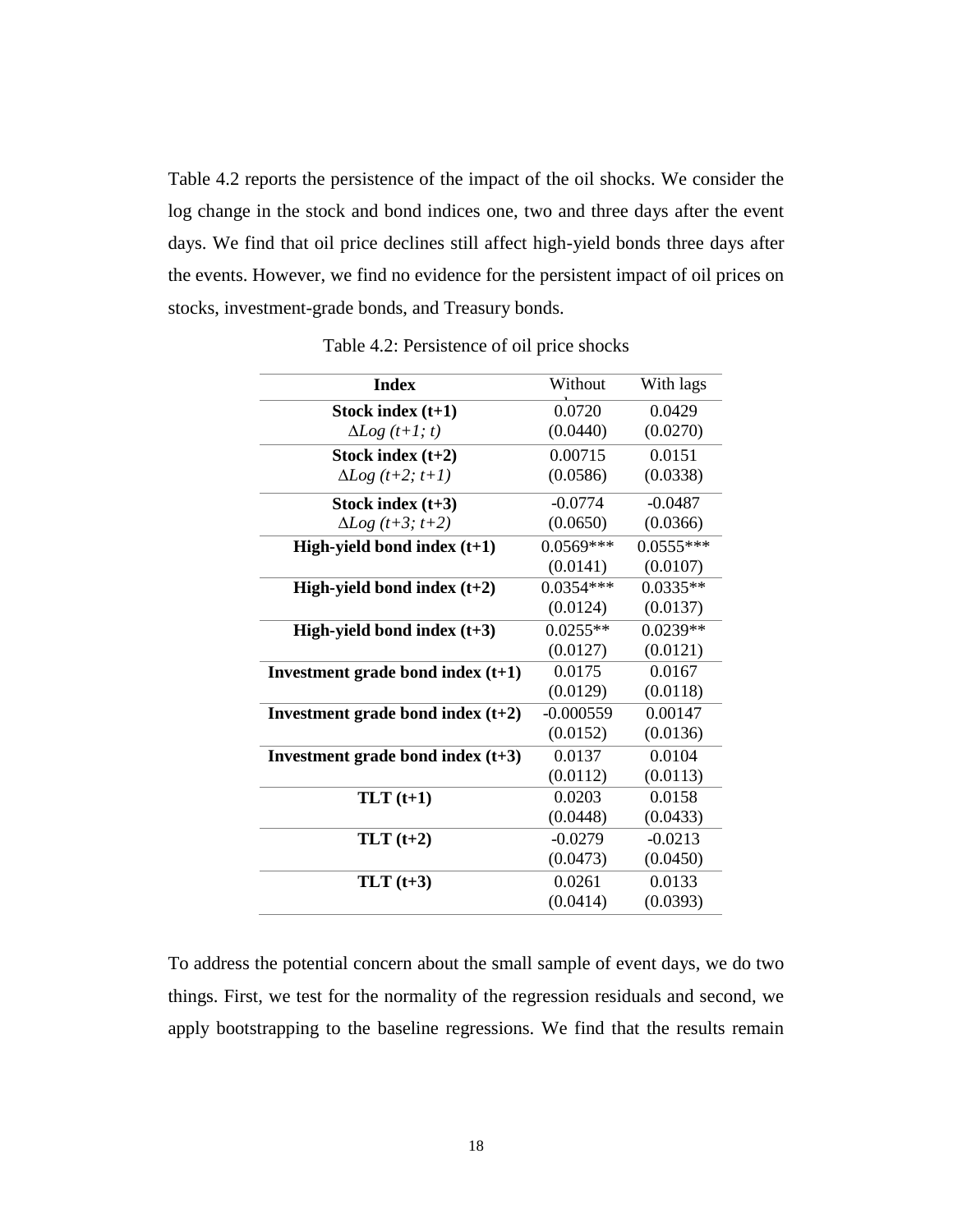unchanged: lower oil prices hurt stock and high-yield bond indices, and help investment-grade and long-term Treasury bonds. The details of the bootstrapped regressions are shown in Appendix B.

### **On volatility**

<span id="page-18-0"></span>This section examines the impacts of oil price fluctuations on uncertainty, proxied by the log of the VIX index. VIX is a popular measure of the market's expectation of stock volatility over the next 30-day period. Table 4.3 reveals that volatility hiked by 9.09% for every 10% decline in WTI oil price. This finding reinforces the argument that oil price declines, although driven by exogenous supply shocks, can create uncertainty, flight to safety, and a deterioration of the stock market.

<span id="page-18-1"></span>

| VARIABLES                         | $\Delta$ log(VIX) | $\Delta$ log(VIX) |
|-----------------------------------|-------------------|-------------------|
| $\Delta Log$ ( <i>Oil Price</i> ) | $-1.005***$       | $-0.909***$       |
|                                   | (0.297)           | (0.290)           |
|                                   |                   |                   |
| Lags                              | N <sub>0</sub>    | Yes               |
| Constant                          | $-0.000804$       | $-0.000757$       |
|                                   | (0.00297)         | (0.00300)         |
| <b>Observations</b>               | 699               | 696               |
|                                   |                   |                   |
| R-squared                         | 0.054             | 0.068             |

Table 4.3: Oil price declines and the VIX index

Robust standard errors in parentheses \*\*\* p<0.01, \*\* p<0.05, \* p<0.1

### **The US Market: Breakdown by sector and asset class**

<span id="page-18-2"></span>Table 4.4 presents the impact of oil price fluctuations on different asset classes (stocks, high-yield bonds, and investment-grade bonds) of different sectors. In each asset class, the sectors are sorted by the magnitude of the impacts.

About half of the sectoral stock indices are negatively affected by oil price declines. As expected, the energy sector is hit the hardest as the WTI oil price decreases. Focusing on column 4 (regressions with lags), a 10% decline in the WTI oil price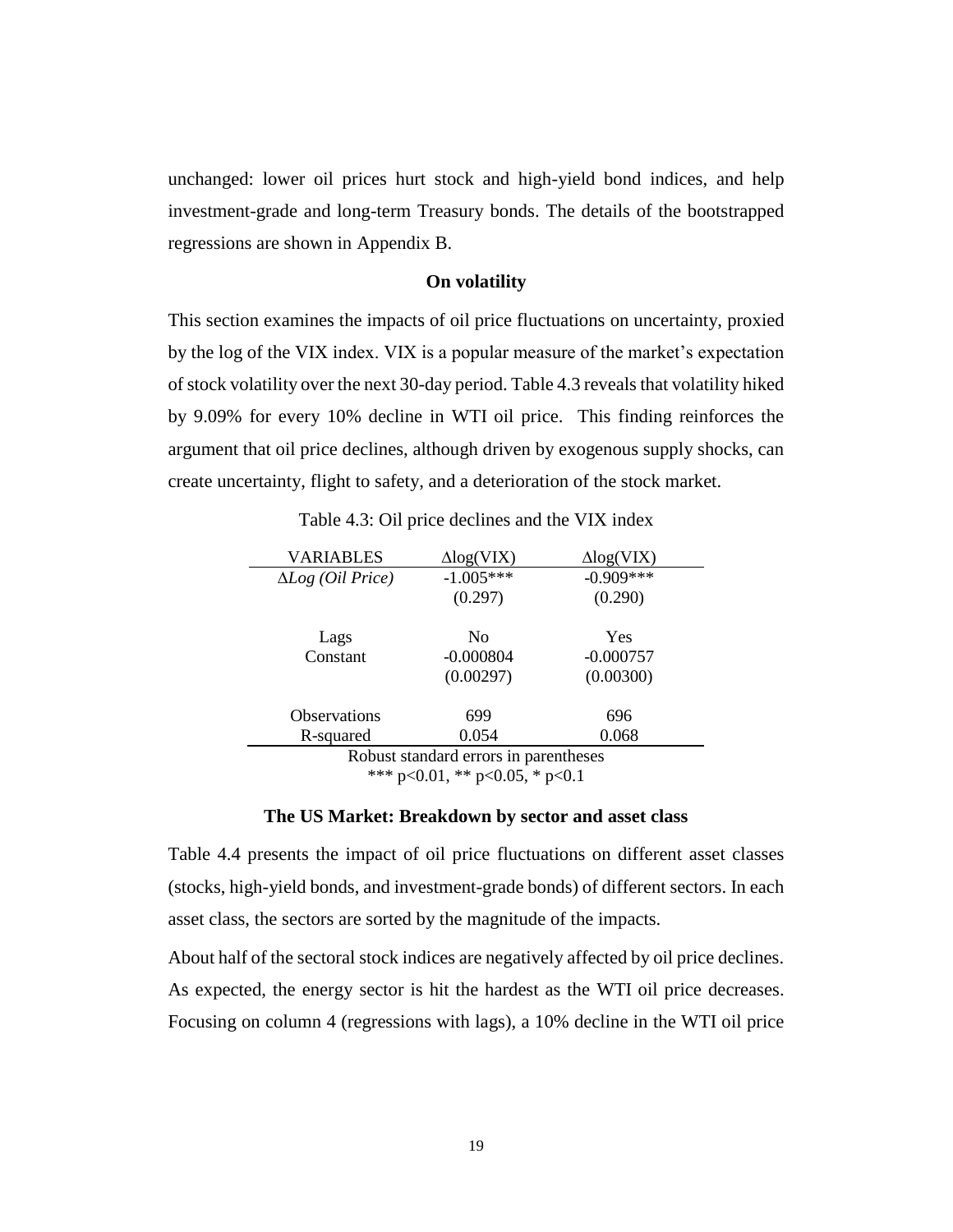causes the Energy stock index to drop by 5.04%. The decline in the energy sector is expected because lower oil prices squeeze energy companies' profit and put pressure on their credit-worthiness. The Basic Materials sector is also very sensitive to oil price fluctuations: when WTI oil price decreases by 10%, the stock index of Basic Materials decreases by 2.91%. Technology, consumer services, consumer goods, telecommunication, healthcare and utilities do not seem affected by oil price declines.

Interestingly, some sectoral stock indices that are expected to benefit from oil price declines—Industrials, Basic Materials, and Transport Services – also witness the value of their indices drop with oil price. In addition, the valuation of airlines, another sector that supposedly benefits from oil price declines, remains unchanged when the WTI oil price goes down. This suggests that other channels, such as uncertainty-driven demand reduction for industrial products or transport services and air travel, might be at play.

The Financial sector is widely expected to be affected by the spillovers from the Energy sector. Economists and policy makers are concerned that distressed energy companies, driven by lower oil prices, could default on their loans to banks, adversely impacting banks' balance sheets. We find that while the stock index of Financial sector is negatively affected by a lower WTI oil price, the magnitude of 1.75% is not relatively large compared to other sectors.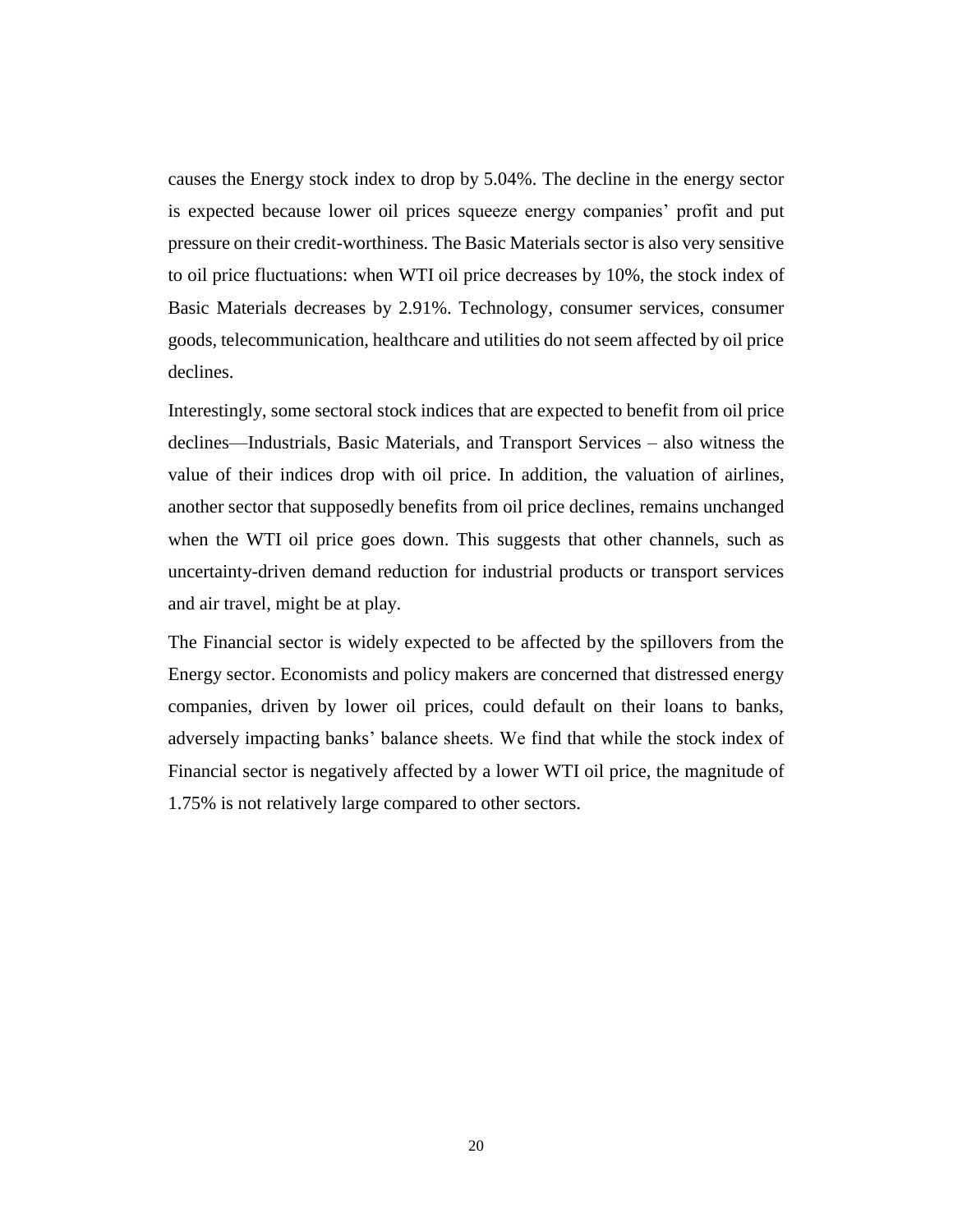|                  | <b>Index</b>              | Without lags           | With lags              |
|------------------|---------------------------|------------------------|------------------------|
| <b>Stocks</b>    | Energy                    | $0.532***$             | $0.504***$             |
|                  |                           | (0.101)                | (0.0888)               |
|                  | <b>Basic Materials</b>    | $0.312***$             | $0.291***$             |
|                  |                           | (0.0479)               | (0.0410)               |
|                  | <b>Transport Services</b> | $0.216**$              | $0.196*$               |
|                  |                           | (0.109)                | (0.109)                |
|                  | Financials                | $0.190**$              | $0.175**$              |
|                  |                           | (0.0779)               | (0.0744)               |
|                  | Industrials               | $0.169***$             | $0.158***$             |
|                  |                           | (0.0453)               | (0.0422)               |
|                  | Aggregate Index           | $0.144***$             | $0.130***$             |
|                  |                           | (0.0531)               | (0.0481)               |
|                  | Tech                      | $0.121*$               | $0.102*$               |
|                  |                           | (0.0702)               | (0.0616)               |
|                  | <b>Consumer Services</b>  | 0.0791                 | 0.0645                 |
|                  |                           | (0.0792)               | (0.0730)               |
|                  | <b>Consumer Goods</b>     | 0.0642                 | 0.0519                 |
|                  |                           | (0.0621)               | (0.0565)               |
|                  | Telecom                   | 0.0403                 | $-0.0385$              |
|                  |                           | (0.0662)               | (0.0420)               |
|                  | Healthcare                | 0.0359                 | 0.0317                 |
|                  |                           | (0.0730)               | (0.0603)               |
|                  | <b>Utilities</b>          | $-0.0260$              | 0.0294                 |
|                  |                           | (0.0462)               | (0.0662)               |
|                  | <b>Airlines</b>           | $-0.127$               | $-0.138$               |
|                  |                           | (0.194)                | (0.186)                |
| High-yield Bonds | Energy                    | $0.0973**$             | 0.0899***              |
|                  |                           | (0.0449)               | (0.0176)               |
|                  | Materials                 | $0.0545**$             | $0.0510***$            |
|                  |                           | (0.0234)               | (0.0154)               |
|                  | Communications            | $0.0538***$            | $0.0421***$            |
|                  |                           | (0.0229)               | (0.0150)               |
|                  | Aggregate Index           | $0.0446**$             | $0.0408***$            |
|                  | <b>Consumer Services</b>  | (0.0186)<br>$0.0355**$ | (0.0101)               |
|                  |                           | (0.0142)               | $0.0332***$            |
|                  | Financials                | $0.0244*$              | (0.00951)<br>$0.0254*$ |
|                  |                           | (0.0130)               | (0.0140)               |
|                  |                           |                        |                        |

# <span id="page-20-0"></span>Table 4.4: Breakdown by sector and asset class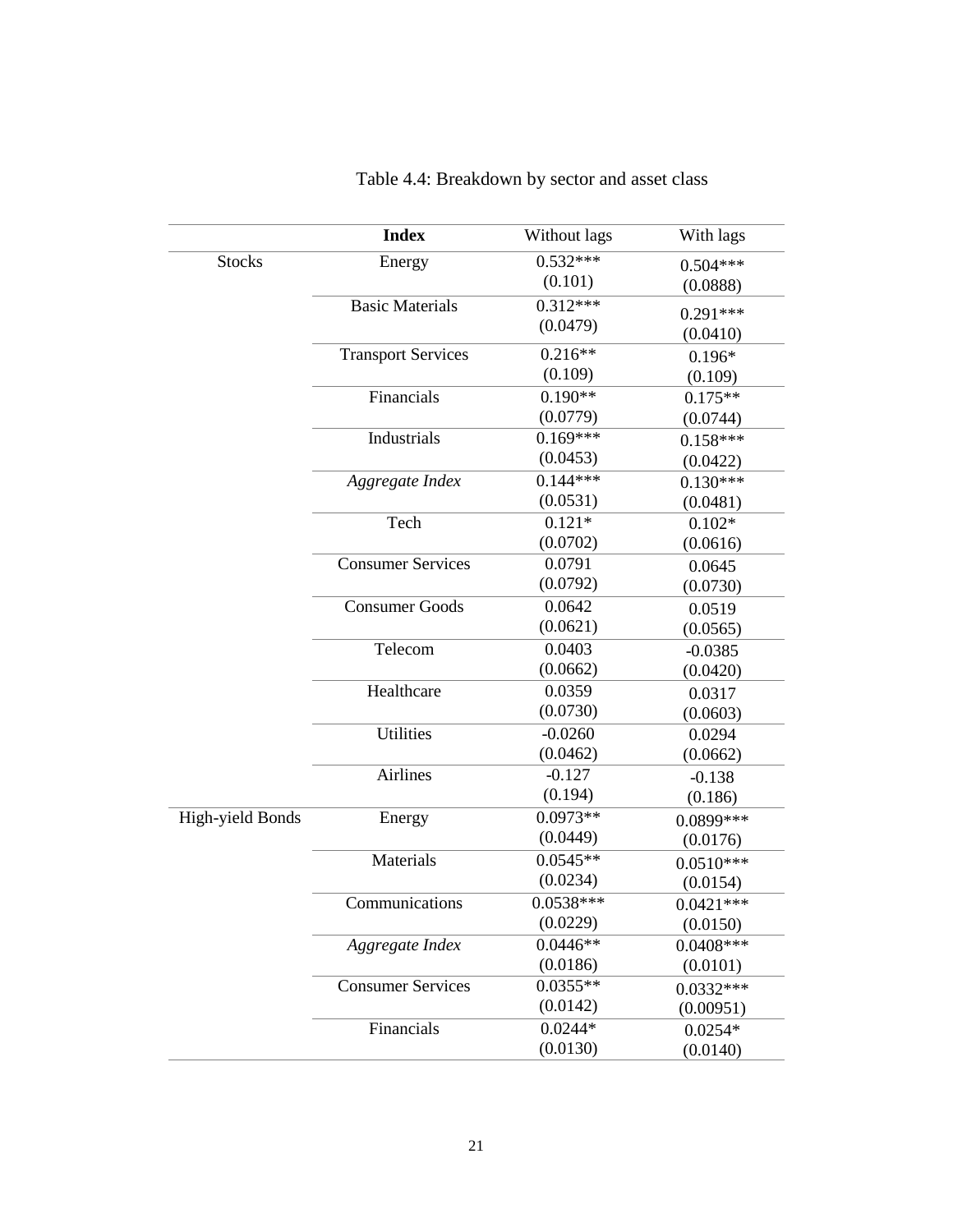|                  | Healthcare                    | $0.0202**$   | $0.0253***$  |
|------------------|-------------------------------|--------------|--------------|
|                  |                               | (0.00954)    | (0.00919)    |
|                  | <b>Consumer Discretionary</b> | $0.0237**$   | $0.0204***$  |
|                  |                               | (0.0119)     | (0.00726)    |
|                  | Industrials                   | 0.0237       | $0.0181**$   |
|                  |                               | (0.0164)     | (0.00785)    |
| Investment-Grade | Energy                        | $-0.00972$   | $-0.00445$   |
| <b>Bonds</b>     |                               | (0.0177)     | (0.0155)     |
|                  | Materials                     | $-0.00716$   | $-0.00753$   |
|                  |                               | (0.0159)     | (0.0154)     |
|                  | Financials                    | $-0.0261**$  | $-0.0263***$ |
|                  |                               | (0.0110)     | (0.00970)    |
|                  | Aggregate Index               | $-0.0308**$  | $-0.0308**$  |
|                  |                               | (0.0137)     | (0.0122)     |
|                  | Communications                | $-0.0343*$   | $-0.0322*$   |
|                  |                               | (0.0195)     | (0.0180)     |
|                  | Healthcare                    | $-0.0433***$ | $-0.0440***$ |
|                  |                               | (0.0145)     | (0.0130)     |
|                  | Industrials                   | $-0.0458***$ | $-0.0467***$ |
|                  |                               | (0.0159)     | (0.0141)     |
|                  | <b>Utilities</b>              | $-0.0547***$ | $-0.0555***$ |
|                  |                               | (0.0172)     | (0.0156)     |

We see similar trends among the high-yield bond indices. Focusing on column 4 (regressions with lags), we find that the Bloomberg Energy high-yield bond index stands out as the most affected high-yield sector. A 10% decline in WTI oil price causes the Energy high-yield bond index to drop by 0.90%. Interestingly, high-yield bonds of most other sectors also suffer, ranging from Materials (0.51%) to Industrials (0.18%).

Cheap oil improves investment-grade corporate bonds, except those in Energy and Materials sectors. The signs for almost all sectors are negative, implying a negative relationship between oil prices and the investment-grade corporate bonds' indices: when oil prices are lower, the corporate bond indices are higher. However, we do not find evidence for a negative relationship between cheap oil and prices of investment grade bonds in the Energy or Basic Materials sectors. This suggests that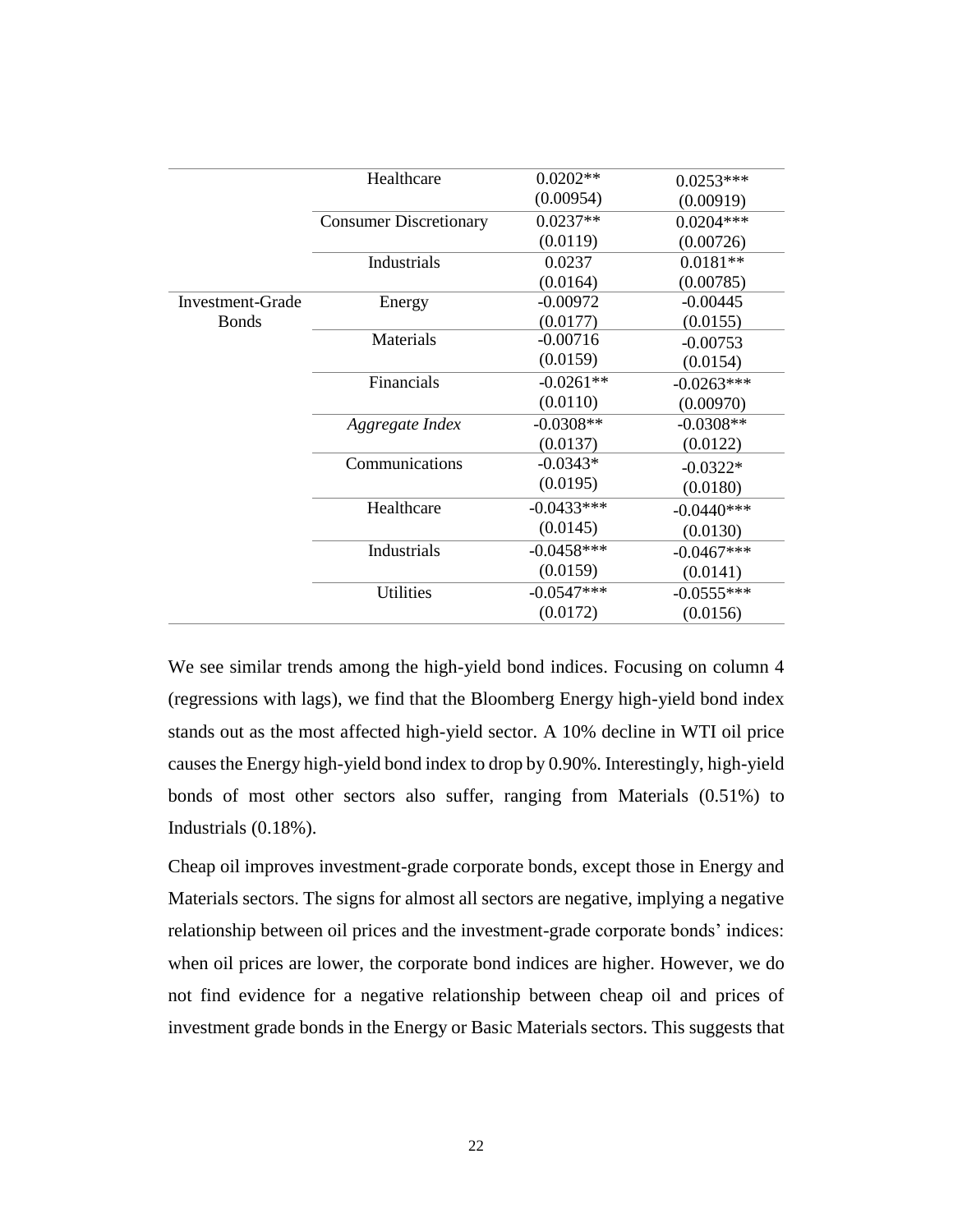investors are reluctant to invest in the Energy and Basic Materials' corporate bonds, even when they are of higher ratings. The sectors whose investment grade bonds benefit the most are relatively less cyclical: Utilities, Industrials, Healthcare and Communications. For a 10% decline in the WTI oil price, the indices for these sectors' investment-grade bond indices increase from 0.32% to 0.56%.

### **V. Impact on Emerging Markets**

<span id="page-22-0"></span>This section considers the impact of oil price declines to emerging markets. Table 5.1 shows that oil price declines hurt the dollar-denominated MSCI Emerging market index. For every 10% decline in WTI oil price, the dollar value of MSCI Emerging Market index drops by 1.32%. The MSCI Emerging Markets Index consists of 21 emerging countries,<sup>15</sup> most of them are not oil exporters. Nevertheless, we still see the declines in these markets. This reinforces the concern that this time, lower oil price could carry global systemic risk.

<span id="page-22-1"></span>

| <b>VARIABLES</b>                      | $\Delta$ log (MSCI | $\Delta$ log (MSCI |  |  |  |
|---------------------------------------|--------------------|--------------------|--|--|--|
|                                       | Emerging)          | Emerging)          |  |  |  |
|                                       |                    |                    |  |  |  |
| $\Delta Log$ ( <i>Oil Price</i> )     | $0.142**$          | $0.132**$          |  |  |  |
|                                       | (0.0709)           | (0.0534)           |  |  |  |
|                                       |                    |                    |  |  |  |
| Lags                                  | N <sub>0</sub>     | Yes                |  |  |  |
| Constant                              | 9.41e-05           | 0.000181           |  |  |  |
|                                       |                    |                    |  |  |  |
|                                       | (0.000358)         | (0.000339)         |  |  |  |
| <b>Observations</b>                   | 699                | 696                |  |  |  |
| R-squared                             | 0.068              | 0.168              |  |  |  |
| Robust standard errors in parentheses |                    |                    |  |  |  |

### Table 5.1 MSCI Emerging Market index

\*\*\* p<0.01, \*\* p<0.05, \* p<0.1

<sup>15</sup> Brazil; Chile; China; Colombia; Czech Republic; Arab Republic of Egypt; Hungary; India; Indonesia; Republic of Korea; Malaysia; Mexico; Morocco; Peru; Philippines; Poland; Russian Federation; South Africa; Taiwan, China; Thailand; and Turkey.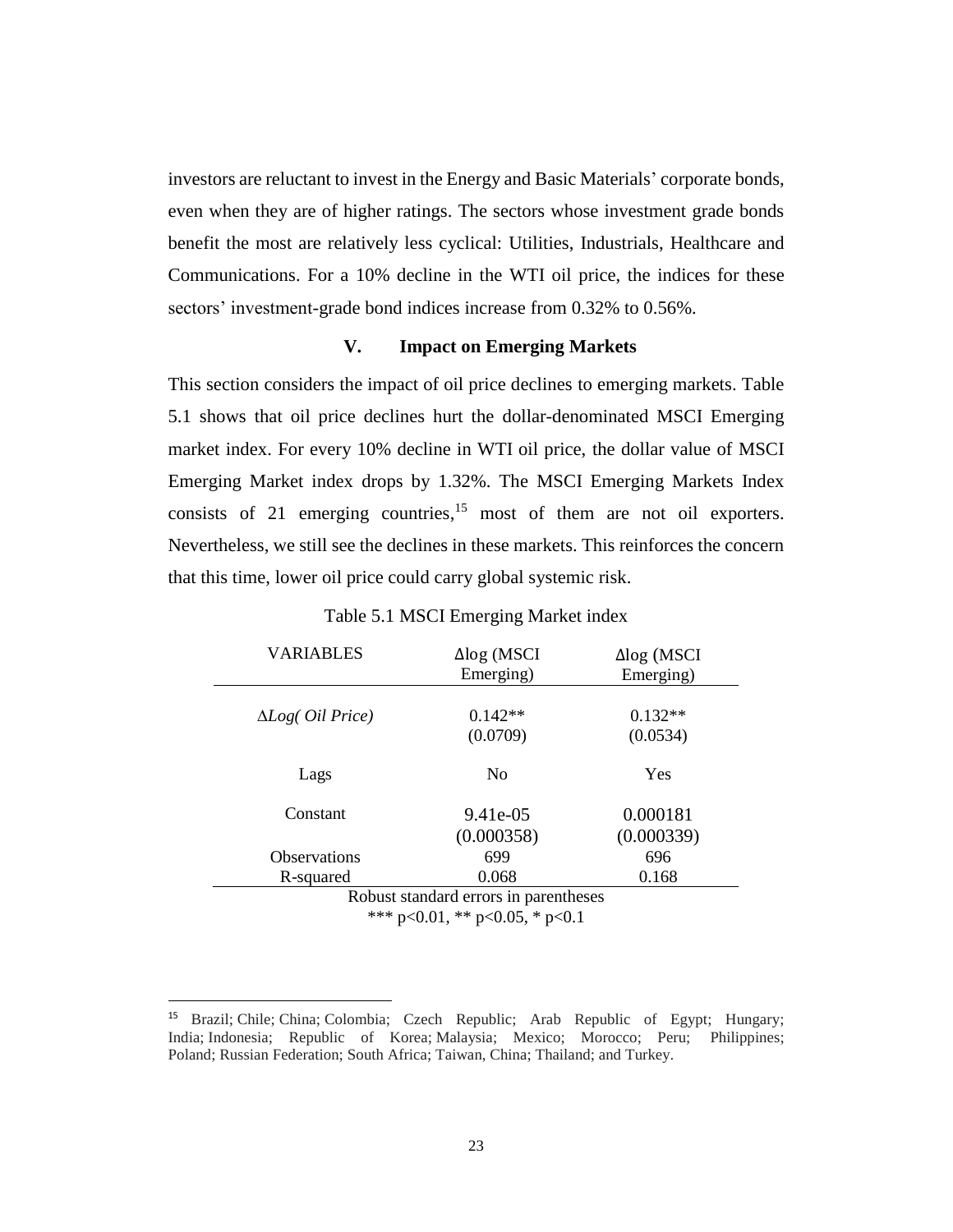The effect can be broken to two components: the decline in the stock markets of emerging markets, and the appreciation of the U.S. dollar. Indeed, as the WTI oil price declines, the dollar index appreciates in value (Table 5.2). A 10% decline in the WTI oil price leads to 0.41% increase in the U.S. dollar. We use the tradeweighted dollar index that the U.S. has against its major trade partners.<sup>16</sup> The appreciation of the U.S. dollar is usually a worrying sign to emerging markets (Shin, 2016).

Table 5.2 Dollar index (broad)

<span id="page-23-0"></span>

| <b>VARIABLES</b>                  | $\Delta$ log (Index)                  | $\Delta$ log (Index)       |
|-----------------------------------|---------------------------------------|----------------------------|
| $\Delta Log$ ( <i>Oil Price</i> ) | $-0.0406**$<br>(0.0200)               | $-0.0414**$<br>(0.0176)    |
| Lags                              | N <sub>0</sub>                        | Yes                        |
| Constant                          | $0.000236**$<br>(0.000111)            | $0.000258**$<br>(0.000115) |
| <b>Observations</b>               | 689                                   | 674                        |
| R-squared                         | 0.133                                 | 0.148                      |
|                                   | Robuet etandard grrore in naranthoege |                            |

Robust standard errors in parentheses \*\*\* p<0.01, \*\* p<0.05, \* p<0.1

Focusing the impact of oil price fluctuations on oil exporters, Table 5.3 examines the impacts of oil price fluctuations on the dollar-denominated MSCI Gulf States Index**.** The impact here reflects the reactions of oil-exporters' stock markets to changes in oil prices. Quite surprisingly, a lower WTI oil price hurts the dollar value of the Gulf States' stock markets but the impact is statistically insignificant: every 10% decline in WTI oil price, MSCI Gulf State index drops by 0.55%. The magnitude is relatively small and not statistically different to zero. Conventional

<sup>&</sup>lt;sup>16</sup> Euro Area; Canada; Japan; Mexico; China; United Kingdom; Taiwan, China; Republic of Korea; Singapore; Hong Kong SAR, China' Malaysia; Brazil; Switzerland; Thailand; Philippines; Australia; Indonesia; India; Israel; Saudi Arabia; Russian Federation; Sweden; Argentina; República Bolivariana de Venezuela; Chile; and Colombia. Data are from the Federal Reserve.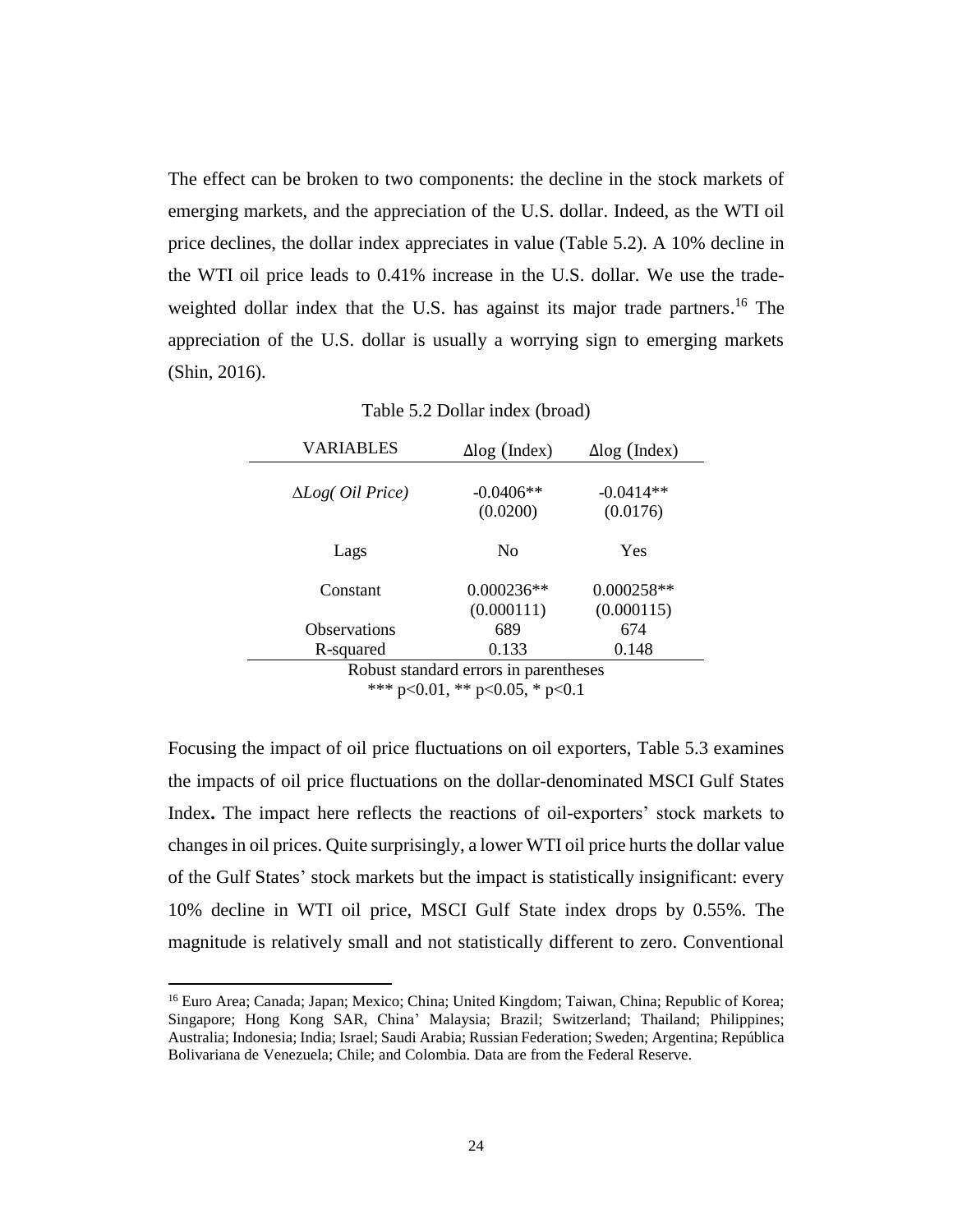wisdom suggests that lower oil prices should affect the Gulf States more severely than the overall emerging markets. The finding that Gulf States' index is less affected than the overall emerging market index suggests that other channels, above and beyond the lower oil revenue channel, might be at play.

<span id="page-24-0"></span>

| <b>VARIABLES</b>                      | $\Delta$ log (Index) | $\Delta$ log (Index) |  |  |  |
|---------------------------------------|----------------------|----------------------|--|--|--|
| $\Delta Log$ ( <i>Oil Price</i> )     | 0.0714               | 0.0554               |  |  |  |
|                                       | (0.0773)             | (0.0617)             |  |  |  |
| Lags                                  | N <sub>0</sub>       | Yes                  |  |  |  |
| Constant                              | $-0.000235$          | $-8.04e-05$          |  |  |  |
|                                       | (0.000444)           | (0.000401)           |  |  |  |
| <b>Observations</b>                   | 699                  | 696                  |  |  |  |
| R-square                              | 0.018                | 0.121                |  |  |  |
| Robust standard errors in parentheses |                      |                      |  |  |  |

Table 5.3 MSCI Gulf States Index

\*\*\* p<0.01, \*\* p<0.05, \* p<0.1

To investigate the possibility further, we examine the impacts of lower oil prices on individual important oil-exporting emerging markets. Key emerging oil exporters - Brazil, Colombia, Mexico and the Russian Federation - show tremendous sensitivity to the declines in oil prices. The coefficients are much larger than the overall MSCI Emerging Market Index, and the Dow Jones U.S. Market Index. In particular, a 10% decline in the WTI oil price reduces the stock index of Brazil by 3.01%, Colombia by 4.13%, Mexico by 2.21% and Russia by 4.57%. The declines here suggest heavy capital flight of investors from these markets when they see oil prices drop. Since these countries are large and likely systemically important, the magnitude of the impacts is concerning. The indices of many smaller Gulf States, however, are not significantly affected by lower oil prices. This finding is consistent with the results in table 5.4 and reinforces the possibility that other channels beyond the oil revenue channel could affect emerging markets.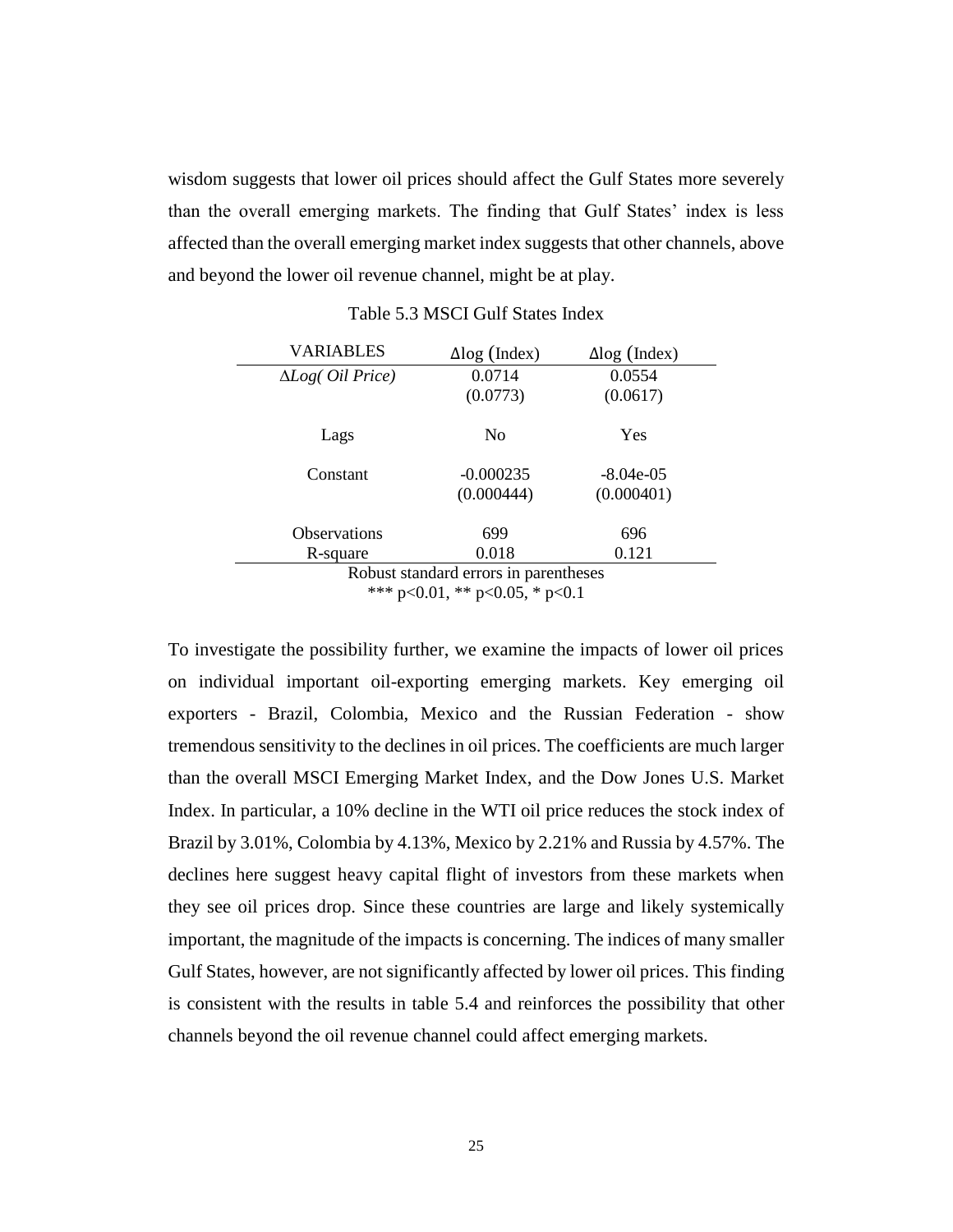| Index                       | Value (with lags) |
|-----------------------------|-------------------|
| <b>Russia</b>               | $0.457***$        |
|                             | (0.0827)          |
| Colombia                    | $0.413***$        |
|                             | (0.0750)          |
| <b>Brazil</b>               | $0.301***$        |
|                             | (0.0988)          |
| <b>Mexico</b>               | $0.221***$        |
|                             | (0.0712)          |
| Qatar                       | $0.144**$         |
|                             | (0.0654)          |
| <b>Kuwait</b>               | $0.103***$        |
|                             | (0.0380)          |
| <b>Kazakhstan</b>           | 0.156             |
|                             | (0.107)           |
| <b>United Arab Emirates</b> | 0.141             |
|                             | (0.106)           |
| <b>Nigeria</b>              | 0.0605            |
|                             | (0.0620)          |
| Oman                        | 0.0423            |
|                             | (0.0458)          |
| Saudi Arabia                | 0.0280            |
|                             | (0.0782)          |

Table 5.4 MSCI country indices

### **VI. Discussion on potential channels**

<span id="page-25-0"></span>At least three potential channels could explain the negative impact of lower oil prices on financial markets and the economy. The first one is the demand channel. Lower oil prices imply that many energy firms might have to scale down production. Since the sector buys many goods and services from other sectors (for example, electricity generation relies on a range of inputs such as construction and IT services), a decline in the sector reduces demand from the rest of the economy (usually referred to as the 'indirect effect'). In addition, laid-off workers from the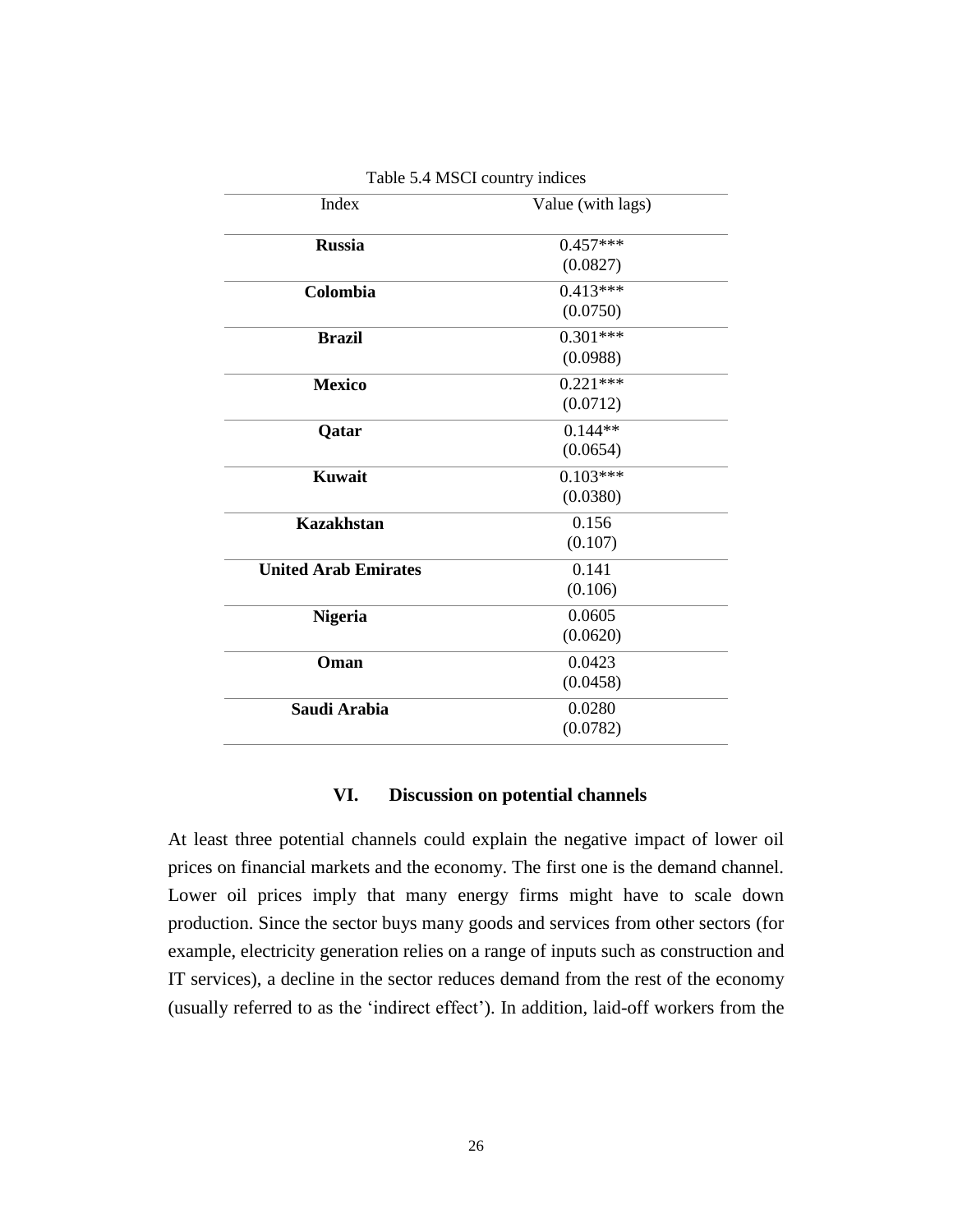energy sector also reduce consumption in local services and tradable goods (the 'induced effect').

The second channel works through the financial sector. As energy firms scale down their operation or become bankrupt, they would have difficulties repaying their debts. This would hit the financial sector, who in turn would have to scale down lending to the rest of the economy. The energy sector-led credit crunch could cause other sectors in the economy to reduce investment and production.

The third channel that could transmit the negative impacts of lower oil prices to the rest of the economy is uncertainty. Relentless declines in oil prices raise uncertainty,<sup>17</sup> which we confirm via the corresponding increase in the VIX index in table 4.2. When economic agents are uncertain about the economic prospect and direction of financial markets, they tend to move their investment to safer and less cyclical assets. This is precisely what we observe in the data: investment-grade and long-term Treasury bonds appreciate at the cost of equity and high-yield bonds.

### **VII Conclusion**

<span id="page-26-0"></span>Lower oil prices are traditionally thought to be good for oil-importing economies, such as the U.S. Indeed, the existing literature tends to find statistically insignificant to positive impacts of lower oil prices on U.S. stock markets. However, swift and dramatic recent declines in oil prices and the accompanying movements in financial markets are concerning. Do lower oil prices carry systemic risk this time? This paper tries to shed light on the issue by examining the causal impacts of oil price

l

<sup>&</sup>lt;sup>17</sup> This direction is different to the view postulated in Rey (2015) and Miranda-Agrippino and Rey (2015). These papers show that the VIX acts like a common factor behind the prices of risky assets as well as commodity prices around the world. The positive co-movement between oil prices and risky asset prices is driven by the VIX, which itself is driven by underlying fundamentals such as U.S. monetary policy. In our paper, we show that there is a direct causal link from lower oil prices to higher VIX.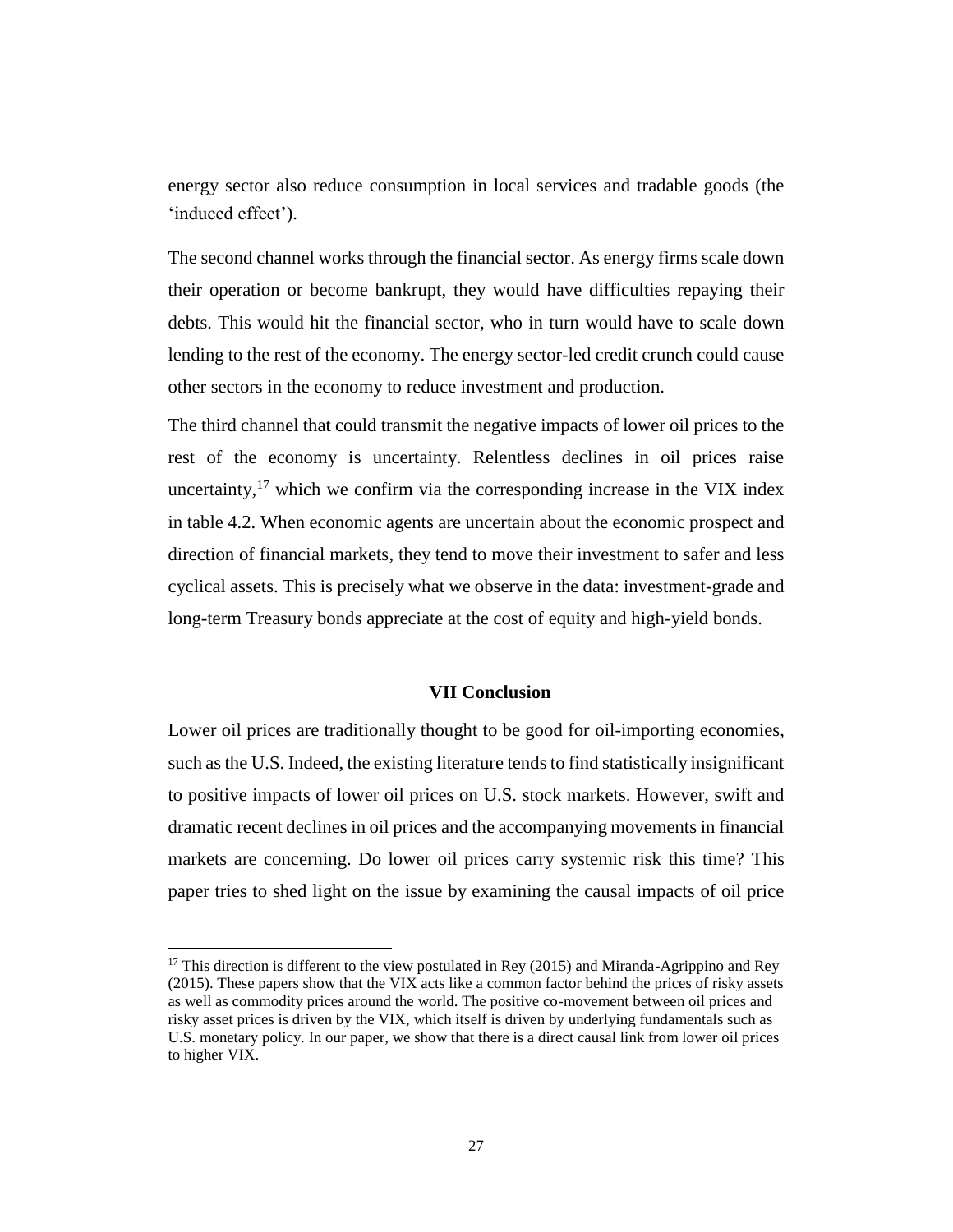declines on financial markets. The findings suggest that they do. A lower WTI oil price negatively affects risky assets (stocks and high-yield bonds) in many sectors in the U.S. financial market. Quite strikingly, sectors that supposedly benefit from lower prices, such as Basic Materials, Industrials and Transport Services, also suffer. Similarly, equities in emerging countries deteriorate, more so for large oilexporting countries and, interestingly, less so for smaller oil-exporting Gulf States. Safer assets, such as investment-grade bonds, and particularly, long-term Treasury bonds, are boosted when oil prices drop. Overall, the findings suggest capital flight to safety when oil prices drop: capital moves out of stocks and high-yield bonds, and flocks to investment-grade corporate bonds and risk-free long-term T-bonds. These phenomena are typically observed during bad times.

An interesting direction of future research would be to examine in detail the channels via which the transmission from lower oil prices to the real economy could operate: does the impact work through the demand channel, the financial channel, or the conventional oil input channel? Using firm-level data, one could investigate to what extent stock prices of firms in demand-sensitive sectors, credit-sensitive sectors, or oil-intensive sectors reacted to oil price fluctuations in the last two years.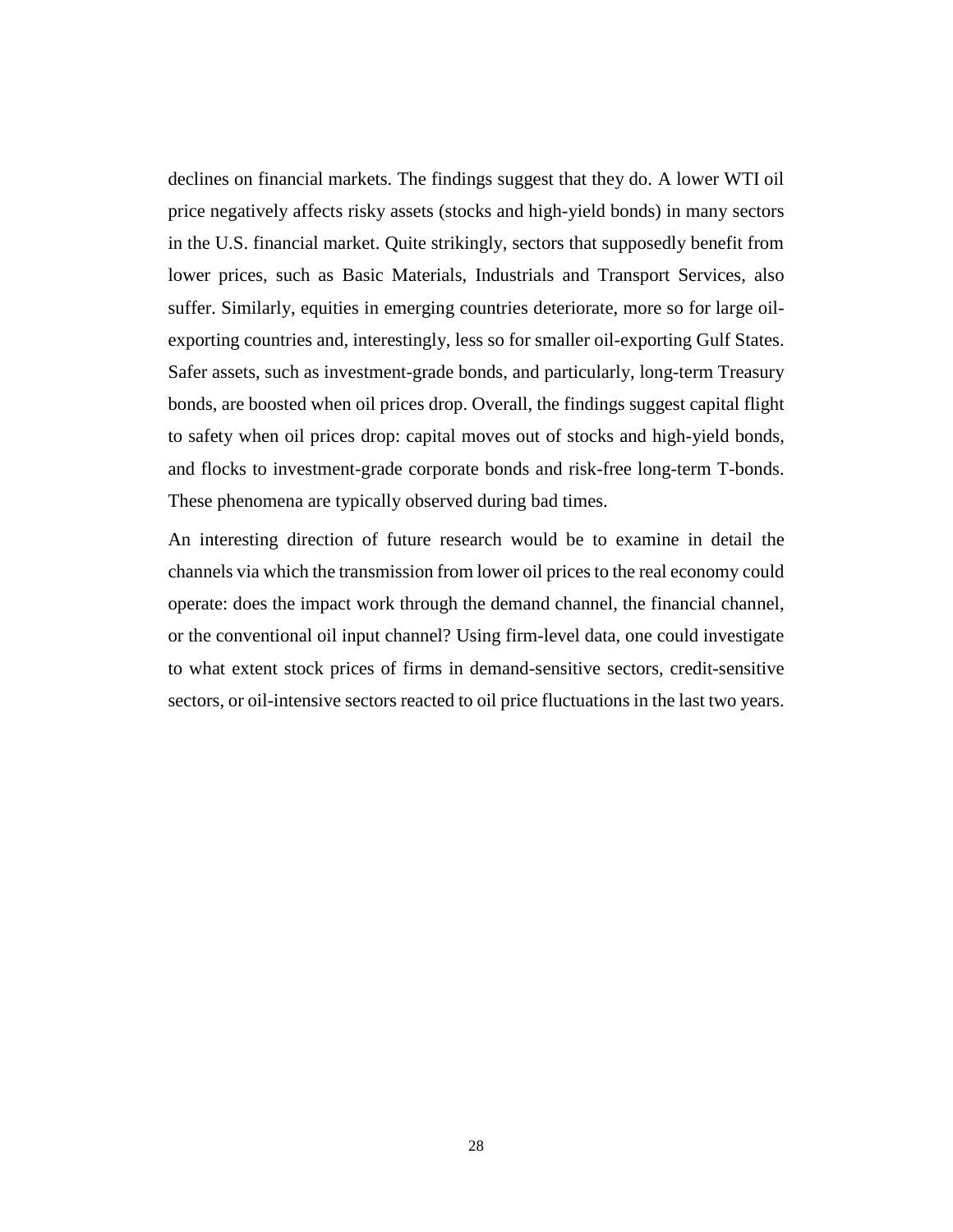### **APPENDIX**

<span id="page-28-1"></span><span id="page-28-0"></span>

| <b>Date</b> | <b>Description</b>                                                                                                               |                      |               |  |
|-------------|----------------------------------------------------------------------------------------------------------------------------------|----------------------|---------------|--|
|             | *** Removed because of a significant macro event                                                                                 | ted<br><b>Effect</b> | <b>Effect</b> |  |
| 10/10/16    | Crude oil rallies as Putin says Russia is ready to join<br>production deal                                                       | $+$                  | 2.48%<br>18   |  |
|             | http://www.bloomberg.com/news/articles/2016-10-<br>10/putin-says-russia-ready-to-freeze-or-even-cut-output-<br>with-opec         |                      |               |  |
| 10/4/16     | Oil prices peel back after reports on Libya and Iran<br>production                                                               |                      | $-0.27%$      |  |
|             | http://www.cnbc.com/2016/10/04/reuters-america-update-<br>4-oil-eases-as-iran-libya-output-rises-hit-opec-deal-<br>momentum.html |                      |               |  |
| 9/28/16     | OPEC reportedly agrees to first production cut in 8 years                                                                        | $+$                  | 5.27%         |  |
|             | http://www.bloomberg.com/news/articles/2016-09-<br>28/opec-said-to-agree-on-first-oil-output-cut-in-eight-years                  |                      |               |  |
| 9/21/16     | Norway oil workers go on strike, helping send crude prices<br>higher                                                             | $+$                  | 3.32%         |  |
|             | http://www.reuters.com/article/norway-oil-strike-<br>idUSL8N1BX09O                                                               |                      |               |  |
| 9/5/16      | Big move in Oil on Saudi-Russia cooperation                                                                                      | $+$                  | 1.03%         |  |
|             | http://www.cnbc.com/2016/09/05/saudi-arabia-russia-to-<br>call-for-oil-market-cooperation-report.html                            |                      |               |  |
| 8/23/16     | Reuters: Iran signals more willingness for joint action to<br>boost oil price                                                    | $+$                  | 1.57%         |  |
|             | http://www.reuters.com/article/us-opec-freeze-<br>idUSKCN10Y1MM                                                                  |                      |               |  |
| 8/15/16     | Crude oil continues three-day rally on potential OPEC action                                                                     | $+$                  | 2.77%         |  |
|             | http://www.marketwatch.com/story/oil-futures-rally-on-<br>fresh-hopes-for-a-production-freeze-2016-08-15                         |                      |               |  |

### Table A1: 29 Event dates

 $18$  Since WTI oil price is not available on  $10/10/2016$  (Columbus Day), we take the log change of March 2017 WTI oil future between 10/10/2016 (Monday) and 10/07/2016 (Friday) instead.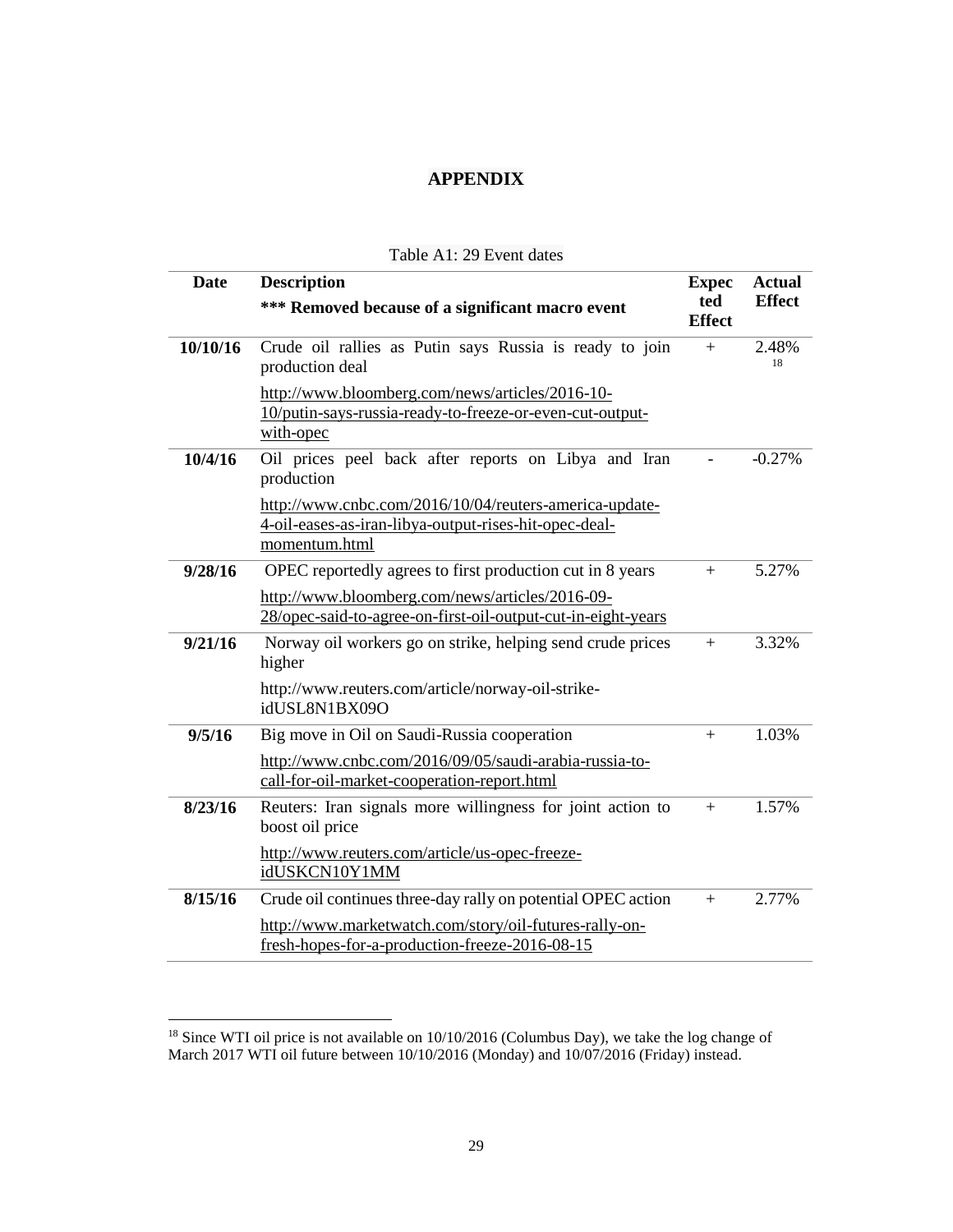| 6/2/16  | OPEC fails to agree on production caps                                                                                                                                                                                                                    |     | 0.14%    |
|---------|-----------------------------------------------------------------------------------------------------------------------------------------------------------------------------------------------------------------------------------------------------------|-----|----------|
|         | http://www.bloomberg.com/news/articles/2016-06-<br>02/opec-said-to-keep-status-quo-after-failing-to-agree-<br>output-limit                                                                                                                                |     |          |
| 5/9/16  | Crude oil gives up Friday gains as Canadian fires slow their<br>spread                                                                                                                                                                                    |     | $-2.56%$ |
|         | http://www.bloomberg.com/news/articles/2016-05-<br>08/alberta-s-vicious-wildfires-spread-to-suncor-oil-sands-<br>site                                                                                                                                     |     |          |
| 4/19/16 | Oil prices rises as a result of an oil worker strike in Kuwait                                                                                                                                                                                            | $+$ | 2.83%    |
|         | that has reduced output to 1.1M barrels per day from 2.8M.                                                                                                                                                                                                |     |          |
|         | http://www.cnbc.com/2016/04/18/crude-prices-edge-up-on-<br>kuwait-oil-worker-strike.html                                                                                                                                                                  |     |          |
| 4/12/16 | Oil pops higher on report of output freeze agreement.<br>According to Interfax, Saudi Arabia and Russia have<br>reached a consensus on an oil production freeze.                                                                                          | $+$ | 4.02%    |
|         | http://www.bloomberg.com/news/articles/2016-04-<br>12/russia-saudi-arabia-reach-oil-freeze-consensus-interfax-<br>says                                                                                                                                    |     |          |
| 4/1/16  | "It looks like the freeze deal may be starting to fall apart,"<br>says Dominick Chirichella of the Energy Management<br>Institute, suggesting the April 17 meeting between OPEC<br>and non-OPEC producers to discuss a freeze deal could be<br>postponed. |     | $-4.37%$ |
|         | http://www.wsj.com/articles/oil-prices-decline-ahead-of-u-<br>s-data-1459503111                                                                                                                                                                           |     |          |
| 3/1/16  | Crude oil tops \$34 on talk of production agreement                                                                                                                                                                                                       | $+$ | 4.91%    |
|         | http://www.cnbc.com/2016/02/16/oil-prices-spike-on-<br>reports-of-saudi-russia-output-cut-talks.html                                                                                                                                                      |     |          |
| 2/17/16 | Oil pokes above \$30 after bullish comments from Iran                                                                                                                                                                                                     | $+$ | 5.46%    |
|         | The country's oil minister says Iran would support any effort<br>aimed at stabilizing oil prices - including a deal between<br>OPEC and non-OPEC (Russia) producers.                                                                                      |     |          |
|         | http://www.cnbc.com/2016/02/16/russia-saudi-arabia-<br>output-freeze-helps-oil-price-higher-in-asia.html                                                                                                                                                  |     |          |
| 2/12/16 | WTI crude oil climbs as much as 12%, supported by<br>yesterday's comments by the UAE energy minister that<br>OPEC may be willing to cooperate on possible production<br>cuts.                                                                             | $+$ | 11.29%   |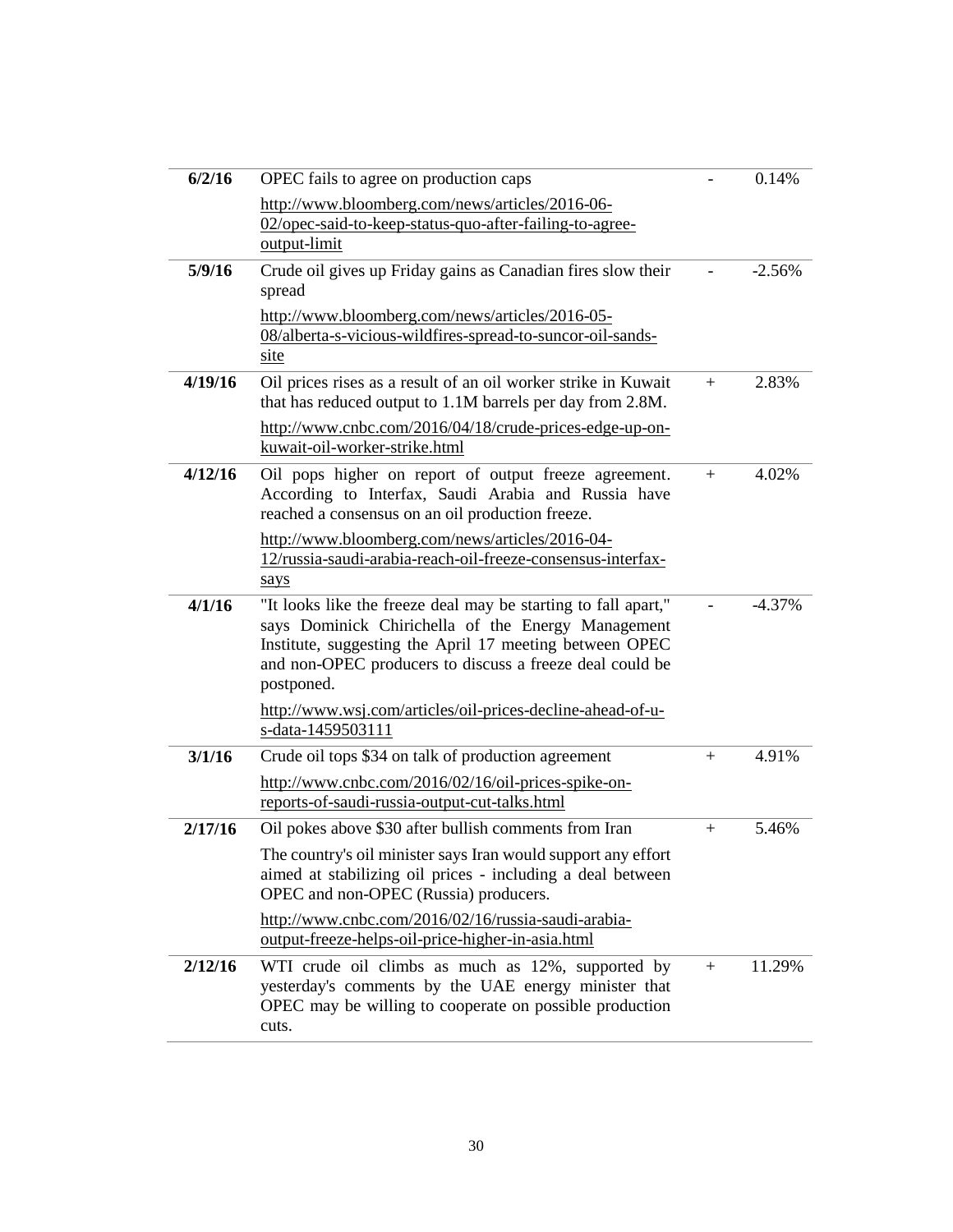|                | http://www.wsj.com/articles/oil-rebounds-from-12-year-<br>low-1455251366                                                                                                                                        |     |          |
|----------------|-----------------------------------------------------------------------------------------------------------------------------------------------------------------------------------------------------------------|-----|----------|
|                |                                                                                                                                                                                                                 |     |          |
| 1/28/16        | Russia's energy minister said Thursday that Moscow was<br>ready to take part in an OPEC meeting aimed at<br>establishing possible "coordination" in the face of low oil<br>prices due largely to a supply glut. | $+$ | 2.72%    |
|                | https://www.yahoo.com/news/russia-ready-meet-opec-<br>over-low-oil-prices-184309486.html?ref=gs                                                                                                                 |     |          |
| 12/31/15       | North Sea storm forced oil firms to evacuate platforms and<br>shut down production on Thursday                                                                                                                  | $+$ | 1.46%    |
|                | http://www.reuters.com/article/us-weather-northsea-<br>idUSKBN0UE0OR20151231                                                                                                                                    |     |          |
| 12/4/15<br>*** | OPEC decided to roll over its policy of maintain crude<br>production in order to retain market share.***                                                                                                        |     | $-2.66%$ |
|                | http://www.cnbc.com/2015/12/04/opec-president-well-<br>wait-and-watch-the-market.html                                                                                                                           |     |          |
| 10/6/15        | Crude oil rallies following comments by OPEC chief<br>Abdalla Salem el-Badri anticipating big cuts to oil<br>investments that are expected to ease production and draw<br>down global crude supplies.           | $+$ | 4.74%    |
|                | http://www.wsj.com/articles/opec-chief-sees-oil-price-<br>rising-on-investment-cuts-1444123148                                                                                                                  |     |          |
| 8/27/15        | According to the WSJ, the República Bolivariana de<br>Venezuela is pushing for an emergency OPEC meeting to<br>come up with a plan to combat the rout in oil prices.                                            | $+$ | 9.81%    |
|                | http://af.reuters.com/article/energyOilNews/idAFL4N1125I<br>320150827                                                                                                                                           |     |          |
| 3/25/15        | Western-backed President Abed Rabbo Mansour Hadi has<br>reportedly fled the Yemen port of Aden by boat as militants<br>were closing in.                                                                         | $+$ | 3.59%    |
|                | http://www.cbsnews.com/news/yemen-president-abed-<br>rabbo-mansour-hadi-flees-aden-palace-houthi-rebels/                                                                                                        |     |          |
| 1/20/15        | Bearish Iran comments: "Iran is strong enough to withstand<br>a deeper slump in prices even if the country must sell at \$25<br>a barrel,"                                                                      |     | $-3.57%$ |
|                | http://www.bloomberg.com/news/articles/2015-01-19/iran-<br>sees-opec-sticking-by-oil-output-decision-amid-price-<br>slump                                                                                       |     |          |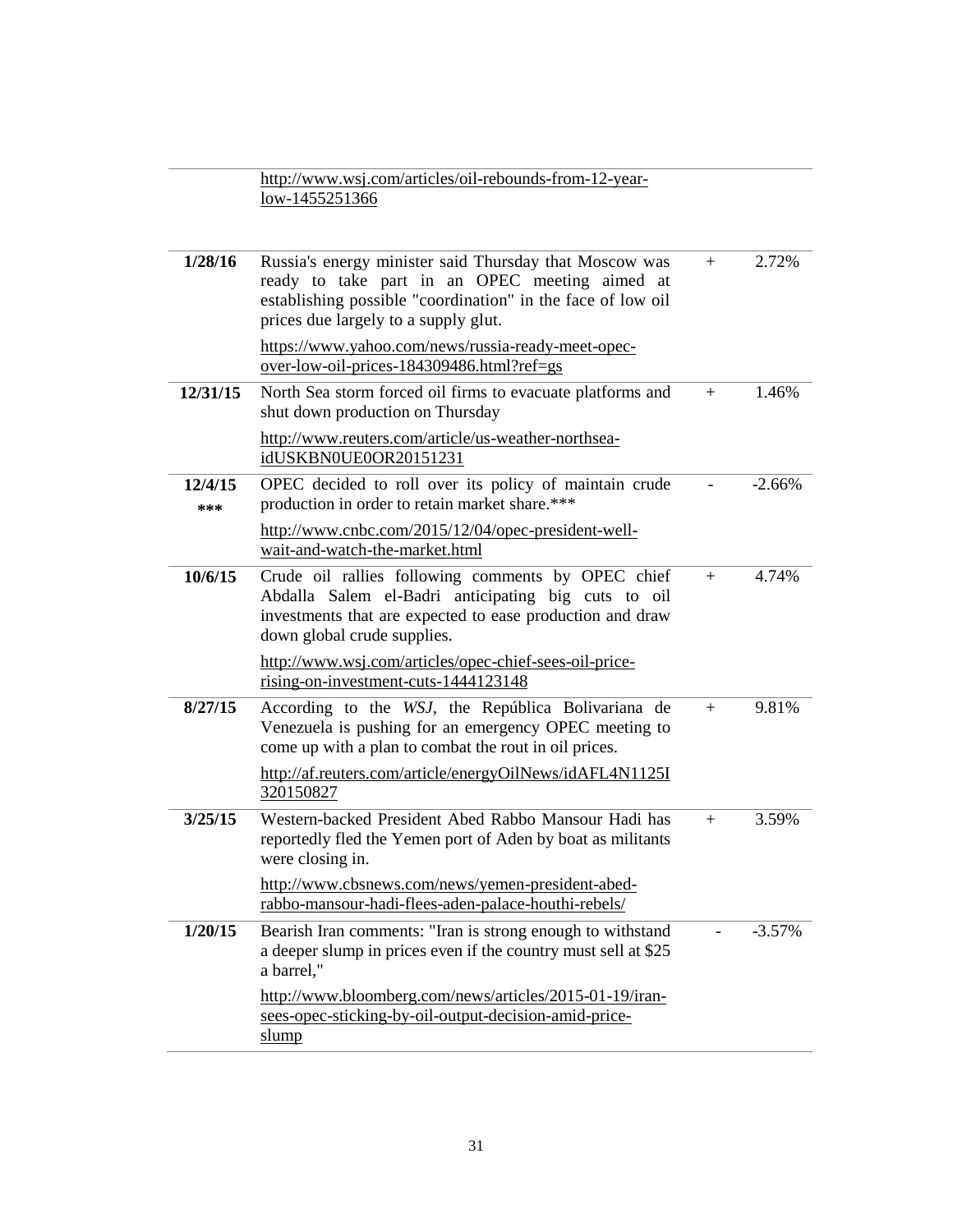| 1/13/15  | Brent crude and WTI hits record six-year lows, as an oil<br>minister from OPEC reiterated that the group would not<br>change its production strategy+.                                                                                        |     | $-0.30%$ |
|----------|-----------------------------------------------------------------------------------------------------------------------------------------------------------------------------------------------------------------------------------------------|-----|----------|
|          | http://www.cnbc.com/2015/01/13/oil-falls-below-45-as-<br>opec-plays-hardball.html                                                                                                                                                             |     |          |
| 1/6/15   | Saudi Arabia's King Abdullah, in a speech, makes clear<br>Saudi Arabia is giving no signs it will cut supply                                                                                                                                  |     | $-4.22%$ |
|          | http://www.reuters.com/article/us-markets-oil-<br>idUSKBN0KE06V20150106                                                                                                                                                                       |     |          |
| 12/4/14  | Oil prices turn lower after Saudi Arabia cut the price of its<br>oil in the U.S., reinforcing concerns that the kingdom is<br>prioritizing market share rather than raise prices.                                                             |     | $-0.85%$ |
|          | http://www.wsj.com/articles/saudi-arabia-cuts-all-january-<br>crude-oil-prices-to-u-s-asia-1417700645                                                                                                                                         |     |          |
| 11/27/14 | Saudis block OPEC output cut, sending oil price plunging                                                                                                                                                                                      |     | $-11.1%$ |
|          | http://www.reuters.com/article/us-opec-meeting-<br>idUSKCN0JA0O320141127                                                                                                                                                                      |     |          |
| 10/23/14 | Crude oil prices sprint higher as Saudi Arabia is said to have<br>cut supply last month, according to a source familiar with<br>the country's oil policy.                                                                                     | $+$ | 2.80%    |
|          | http://www.bloomberg.com/news/articles/2014-10-<br>23/saudi-arabia-said-to-cut-crude-oil-supply-to-market-in-<br>september                                                                                                                    |     |          |
| 6/24/14  | Brent crude fell below \$114/bbl, its lowest levels in a week,<br>amid speculation that Iraqi oil production won't be disrupted<br>by violence                                                                                                |     | $-0.17%$ |
|          | http://money.cnn.com/2014/06/12/news/oil-prices-iraq/                                                                                                                                                                                         |     |          |
| 6/12/14  | Islamist militant made rapid gains across northern Iraq on<br>Wednesday and Kurdish forces on Thursday took control<br>some parts of Kirkuk<br>http://www.wsj.com/articles/oil-prices-surge-after-<br>militants-seize-iraqi-cities-1402572871 | $+$ | 2.03%    |
|          |                                                                                                                                                                                                                                               |     |          |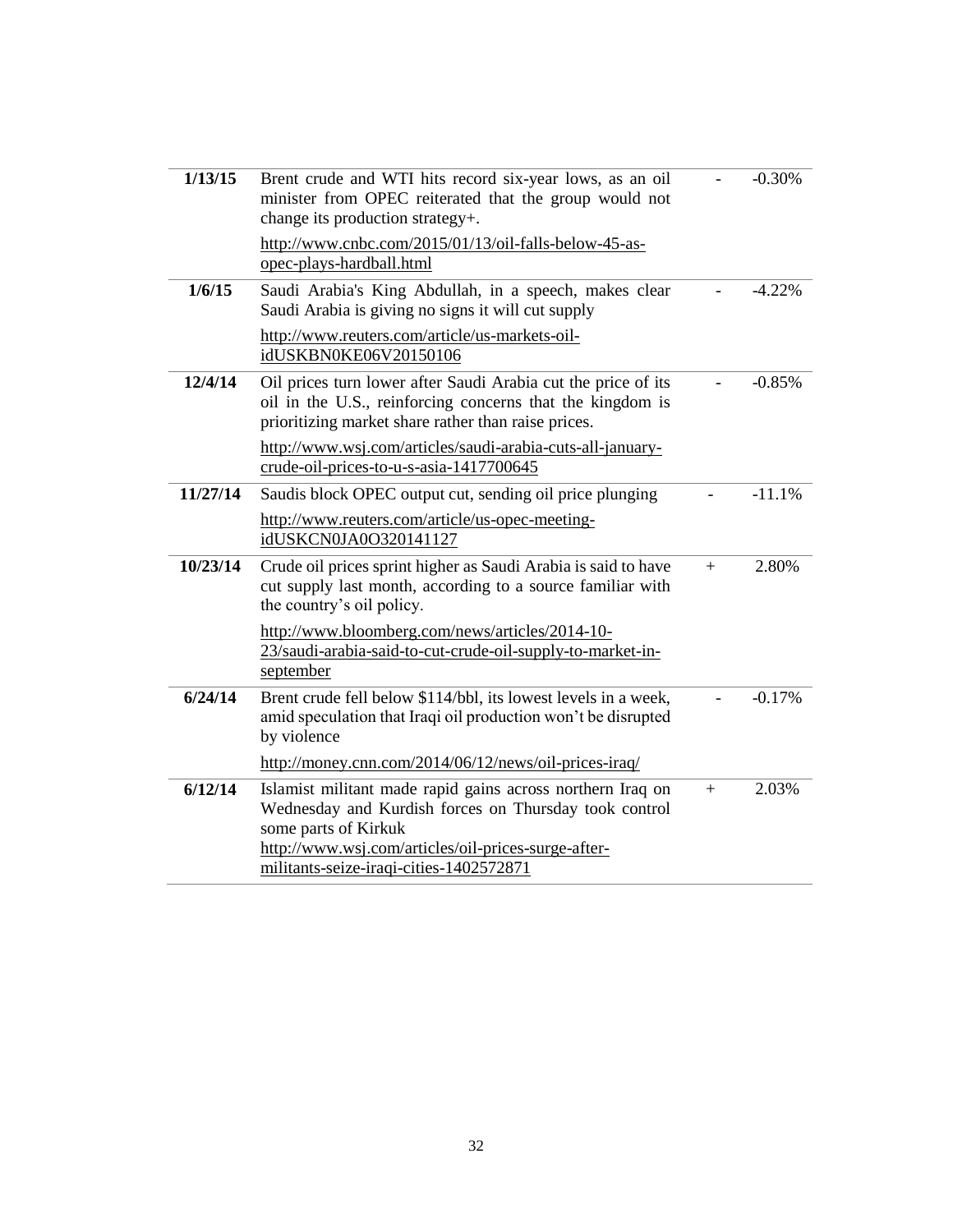### <span id="page-32-0"></span>Crude oil tops \$34 on talk of production agreement

Mar 1 2016, 15:57 ET | By: Carl Surran, SA News Editor

- . WTI crude oil settled at its highest level in eight weeks, gaining 1.9% at \$34.40/bbl, on the possibility of a production agreement among major oil producers.
- . Russia's energy minister reportedly said that a "critical mass" of oil-producing countries had agreed to freeze production, and that a decision would be effective even without Iran.
- Additionally, the UAE energy minister said "everyone should move toward freezing production whether they like it or not," due to current low oil prices.
- . Oil prices had been lower in earlier trading after the EIA said late Monday that U.S. production fell by 43K bbl/day to 9.3M bbl/day in December, a smaller decline than in the previous two months, when production fell by more than 70K bbl/day.
- · ETFs: USO, OIL, UCO, UWTI, SCO, BNO, DWTI, DBO, DTO, USL, DNO, OLO, SZO, OLEM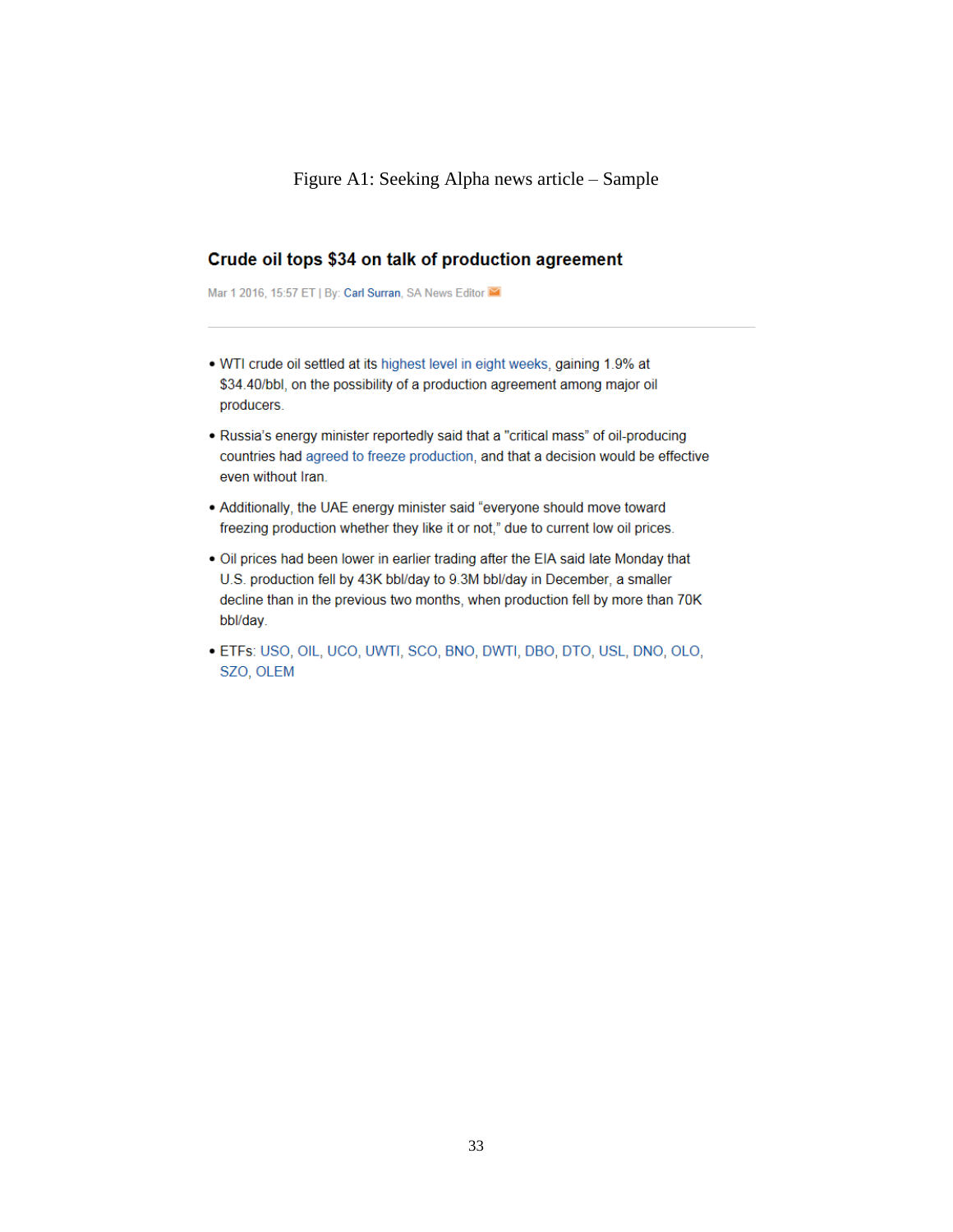### **Appendix B: Dealing with the small sample problem**

<span id="page-33-0"></span>To alleviate the concern that we have a small sample problem (28 events days), we (a) test for the normality of the error terms in event days, and (b) use bootstrap standard errors.

a) Test for the normality of the error terms

In this section, we test for whether different indices are normally distributed. We have 28 event days, which might raise some concerns about the small sample problem. However, we can still use the t-distribution for hypothesis tests, even when our sample is small, as long as the data are normally distributed.

Results of Shapiro-Wilk test for the normality of the baseline regressions' residuals in Table B.1 show that we fail to reject the null hypothesis that the error terms of the baseline regressions for stock prices, investment grade bonds and TLT are normally distributed. We reject the null hypothesis that the error terms of high-yield bonds are normally distributed. Thus, we are more confident when using the regular inference method for hypothesis tests of stocks, investment-grade bonds, and Treasury bonds. We are less confident using the regular inference method for highyield bonds. As a result, we will present our bootstrap confidence intervals in part (b).

|  | Table B.1: Shapiro-Wilk W Test |  |
|--|--------------------------------|--|
|--|--------------------------------|--|

<span id="page-33-1"></span>

|                               | Obs. | W       |       |          | <b>P-value</b> |
|-------------------------------|------|---------|-------|----------|----------------|
| <b>Stocks</b>                 | 28   | 0.97576 | 0.732 | $-0.642$ | 0.73971        |
| <b>High-Yield Bonds</b>       | 28   | 0.88287 | 3.537 | 2.601    | 0.00465        |
| <b>Investment-Grade Bonds</b> | 28   | 0.95911 | 1.235 | 0.434    | 0.33200        |
| TI T                          | 28   | 0.95579 | 1.335 | 0.595    | 0.27594        |
|                               |      |         |       |          |                |

|  | Figure B.1: Distribution of residuals |  |  |
|--|---------------------------------------|--|--|
|  |                                       |  |  |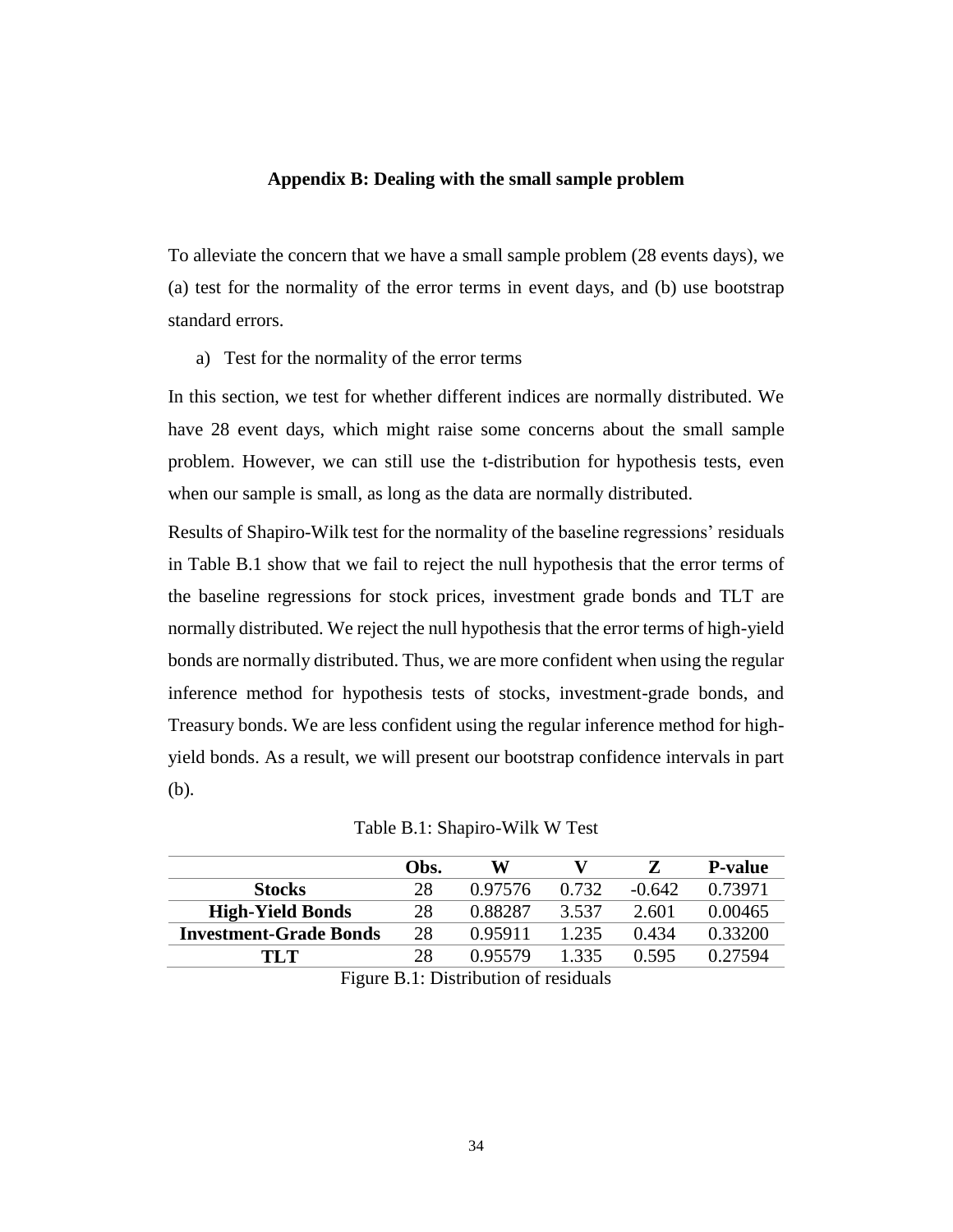

### b) Bootstrapping

Following Hébert and Schreger (2016), we implement the bootstrap procedure by Horowitz (2001) to calculate confidence intervals. This robustness check is especially important for the results of high-yield bonds because they are not normally distributed, as shown in part (a). In this section, we find that our confidence intervals for our coefficients are similar to confidence intervals constructed under normal approximations

From our original data, we resample 2000 bootstrap samples with replacements from event and non-event days, separately. Each bootstrap sample contains 28 event days and 671 non-event days, except stock (with 670 non-event days). In each bootstrap sample, we compute  $f_k = \frac{\widehat{a_k} - \widehat{a_k}}{s}$  $\frac{k-a}{s_k}$ , where  $\hat{\alpha}$  is the point estimate from our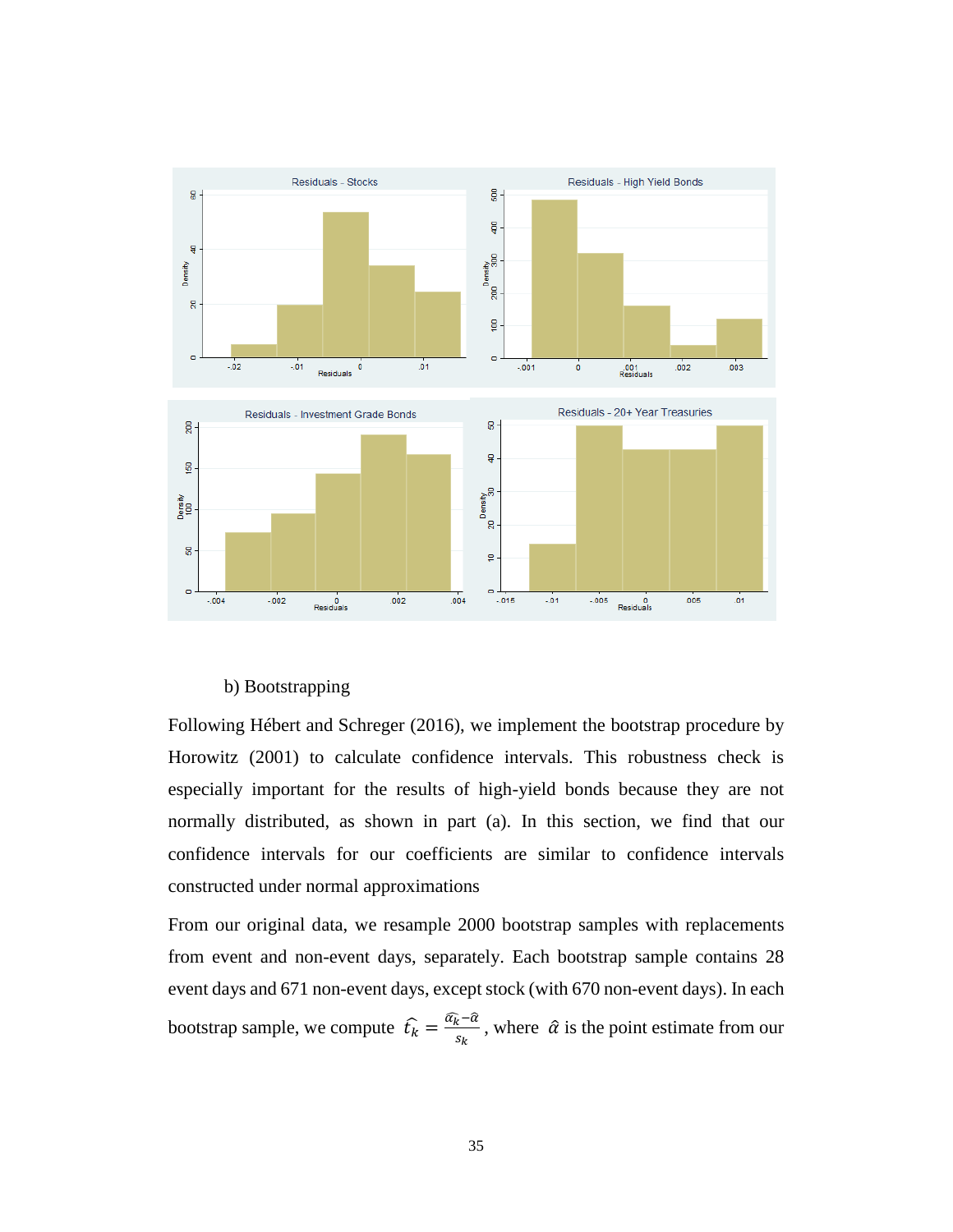original data,  $\hat{\alpha}_k$  is the point estimate in the  $k^{th}$  bootstrap sample, and  $s_k$  is the heteroskedasticity-robust standard error of the  $k^{th}$  bootstrap sample. We calculate the 2.5th percentile and 97.5th percentile of  $\hat{t}_k$  in the bootstrap replications, denoted  $\widehat{t_{2.5}}$  and  $\widehat{t_{97.5}}$ , respectively. We then report 95% confidence interval for  $\widehat{\alpha}$ : [ $\widehat{t_{2.5}}$  ×  $s + \alpha$ ,  $\widehat{t_{97.5} \times s} + \hat{\alpha}$ ], where s is the heteroskedasticity-robust standard error from our original data sample.

Table B.2: Bootstrapping for the 28 events

|                                   | <b>Stocks</b>             |                |                   | <b>HY</b> Bonds |
|-----------------------------------|---------------------------|----------------|-------------------|-----------------|
|                                   | Without lags<br>With lags |                | Without lags      | With lags       |
| $\Delta Log$ ( <i>Oil Price</i> ) | $0.144**$                 | $0.106**$      | $0.052*$          | $0.043**$       |
| 95% Confidence Interval           | [0.004, 0.242]            | [0.024, 0.172] | $[-0.014, 0.109]$ | [0.016, 0.069]  |
| <b>Observations</b>               | 698                       | 695            | 699               | 696             |

|                                   | <b>Investment-Grade Bonds</b> |                    | TLT                |                    |
|-----------------------------------|-------------------------------|--------------------|--------------------|--------------------|
|                                   | Without lags                  | With lags          | Without lags       | With lags          |
| $\Delta Log$ ( <i>Oil Price</i> ) | $-0.0287**$                   | $-0.031***$        | $-0.118**$         | $-0.119***$        |
| 95% Confidence Interval           | $[-0.055, -0.007]$            | $[-0.054, -0.008]$ | $[-0.179, -0.047]$ | $[-0.186, -0.045]$ |
| <b>Observations</b>               | 699                           | 696                | 699                | 696                |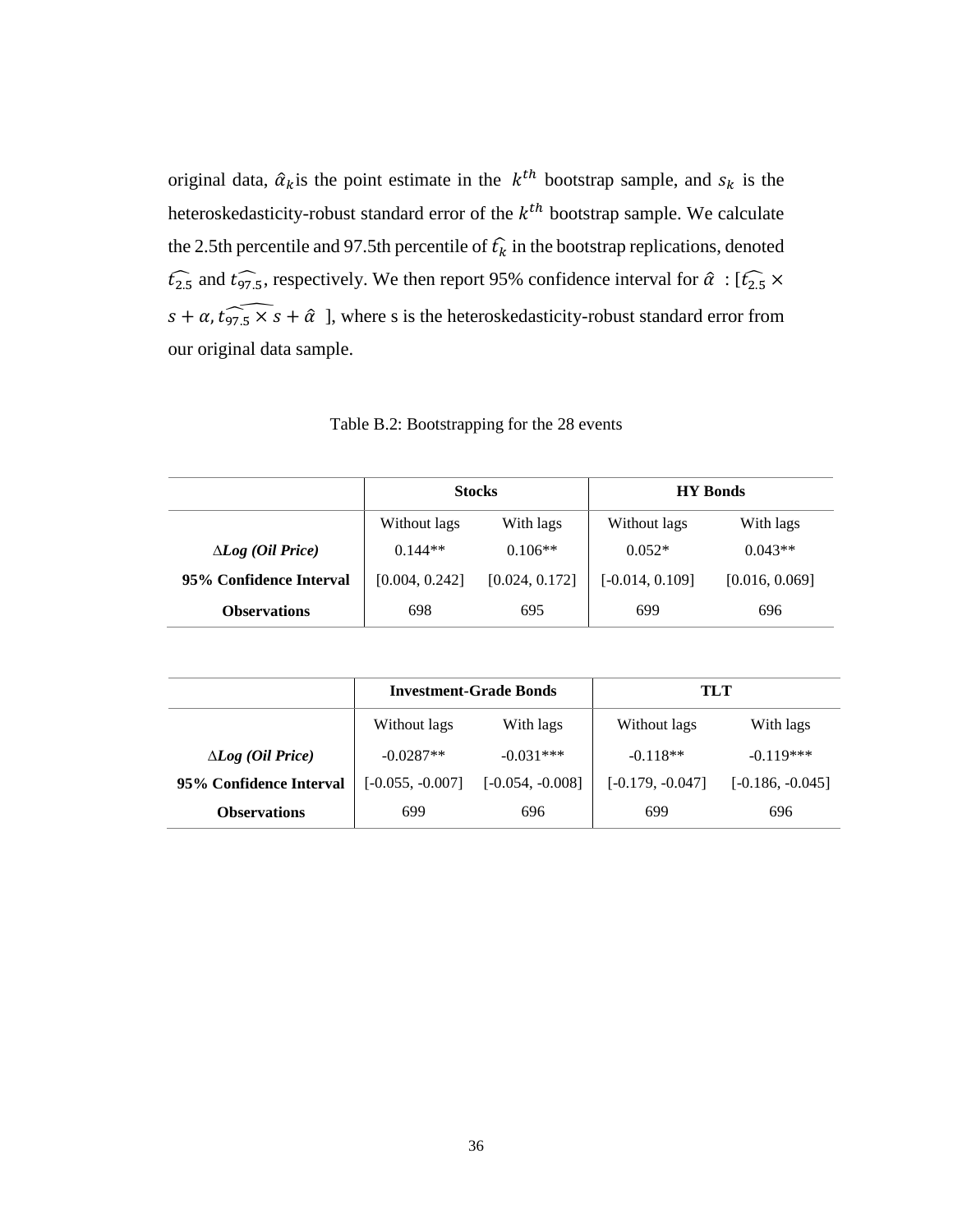### **References**

<span id="page-36-0"></span>Apergis, Nicholas and Stephen Miller (2009), "Do structural oil-market shocks affect stock prices" *Energy Economics*, Volume 31, pp 569-575

Bernanke, Ben (2016) "The relationship between stocks and oil prices" *Brooking Institution blog* [https://www.brookings.edu/blog/ben-bernanke/2016/02/19/therelationship-between-stocks-and-oil-prices/]

Bernanke, Ben, Mark Gertler and Simon Gilchrist (1999), "The Financial accelerator in a quantitative business cycle framework" *Handbook of Macroeconomics*, Volume 1

Boyer, M. Martin and Filion, Didier, (2007), "Common and fundamental factors in stock returns of Canadian oil and gas companies", *Energy Economics*, **29**, issue 3, p. 428-453.

Brown, Morton B.; Forsythe, Alan B. (1974). "Robust tests for the equality of variances". *Journal of the American Statistical Association*. 69: 364–367

El-Sharif, I., Brown, D., Burton, B., Nixon, B., Russell, A., (2005) "Evidence on the nature and extent of the relationship between oil prices and equity values in the UK" *Energy Economics* 27 (6), 819-830.

Hamilton, James (2009), "Understanding Crude Oil Prices" *The Energy Journal* 30(2), 179-206

Hammoudeh, S., Dibooglu, S. & Aleisa, E. (2004), "Relationships among U.S. oil prices and oil industry equity indices" *International Review of Economics and Finance* 13(4), 427-453.

Hébert, Bengamin and Jesse Schreger (2016) The costs of sovereign default: evidence from Argentina, *NBER Working Paper No 22270*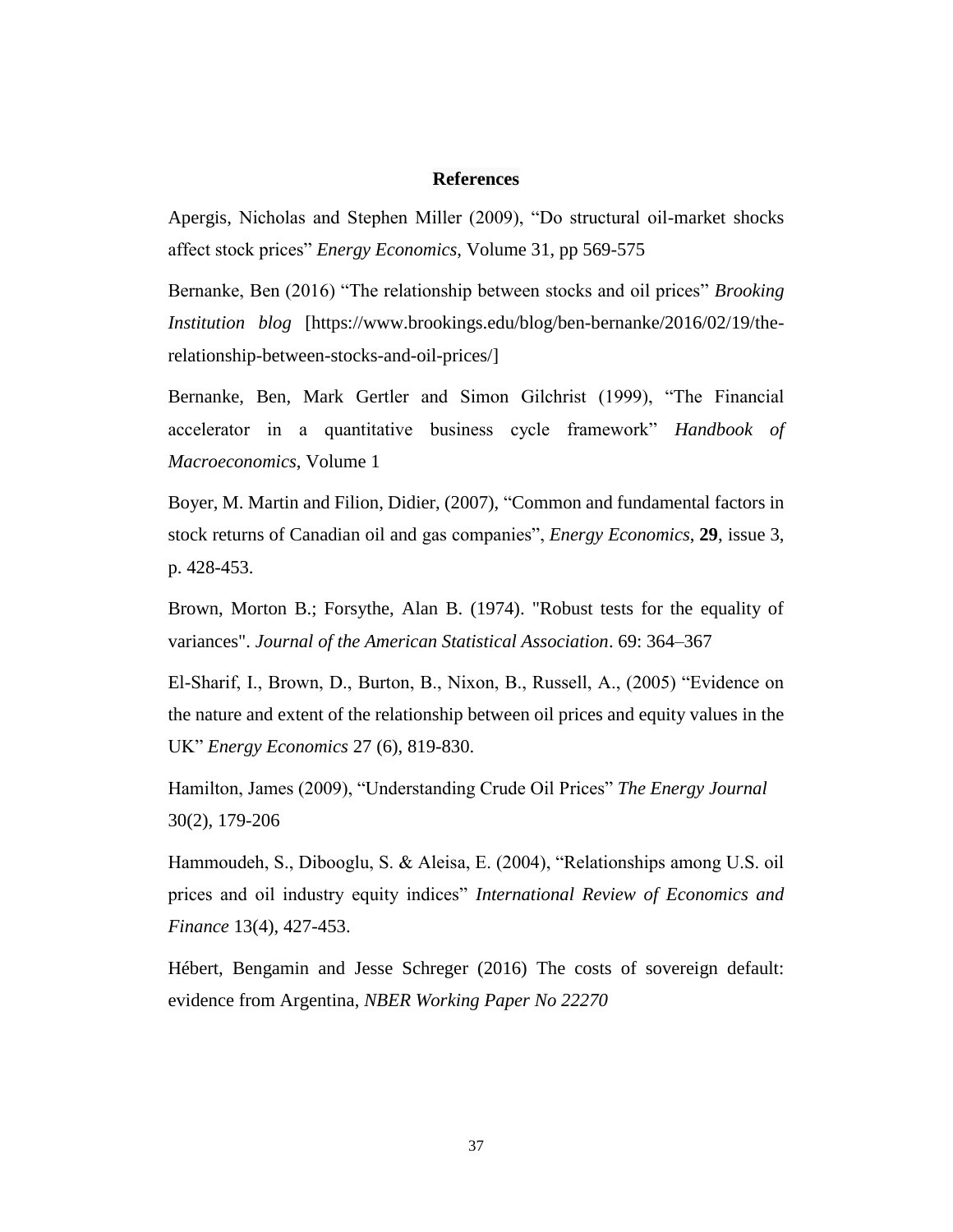Horowitz, Joel (2001) "The Bootstrap", Chapter 52 in *Handbook of econometrics*, vol 5, pp 3159-3228

Huang, Roger, Ronald Masulis and Hans Stoll (1996), "Energy shocks and financial markets" *Journal of Futures Markets*, Vol. 16, pp 1-27

IMF (2015) "Global implications of lower oil prices" *IMF Staff Discussion Note*

Jones, Charles and Gautam Kaul (1996) "Oil and the stock market" *The Journal of Finance*, Vol. 51, No. 2, pp. 463-491

Kilian, Lutz (2009) "Not all price shocks are alike: disentangling demand and supply shocks in the crude oil market" *American Economic Review*, Vol 99, pp 1053-1069

Kilian, Lutz and Murphy, D. (2014), "The Role of Inventories and Speculative Trading in the Global Market for Crude Oil". *Journal of Applied Econometrics,* 29: 454-478

Kilian, Lutz and Park, C. (2009), "The impact of oil price shocks on the U.S. stock market". *International Economic Review,* 50: 1267–1287

Kiyotaki, Nobuhiro and John Moore (1997) Credit Cycles, *Journal of Political Economy* Vol. 105, No. 2 (April 1997), pp. 211-248

Levene, H. (1960). Robust testes for equality of variances. In *Contributions to Probability and Statistics* (I. Olkin, ed.) 278–292. Stanford Univ. Press

Miranda-Agrippino Silvia & Hélène Rey (2015) "World Asset Markets and the Global Financial Cycle," *NBER Working Papers 21722*

Park, Jungwook and Ronald Ratti (2008), "Oil price shocks and stock markets in the U.S. and 13 European countries" *Energy Economics*, Vol 30, pp 2587-2608